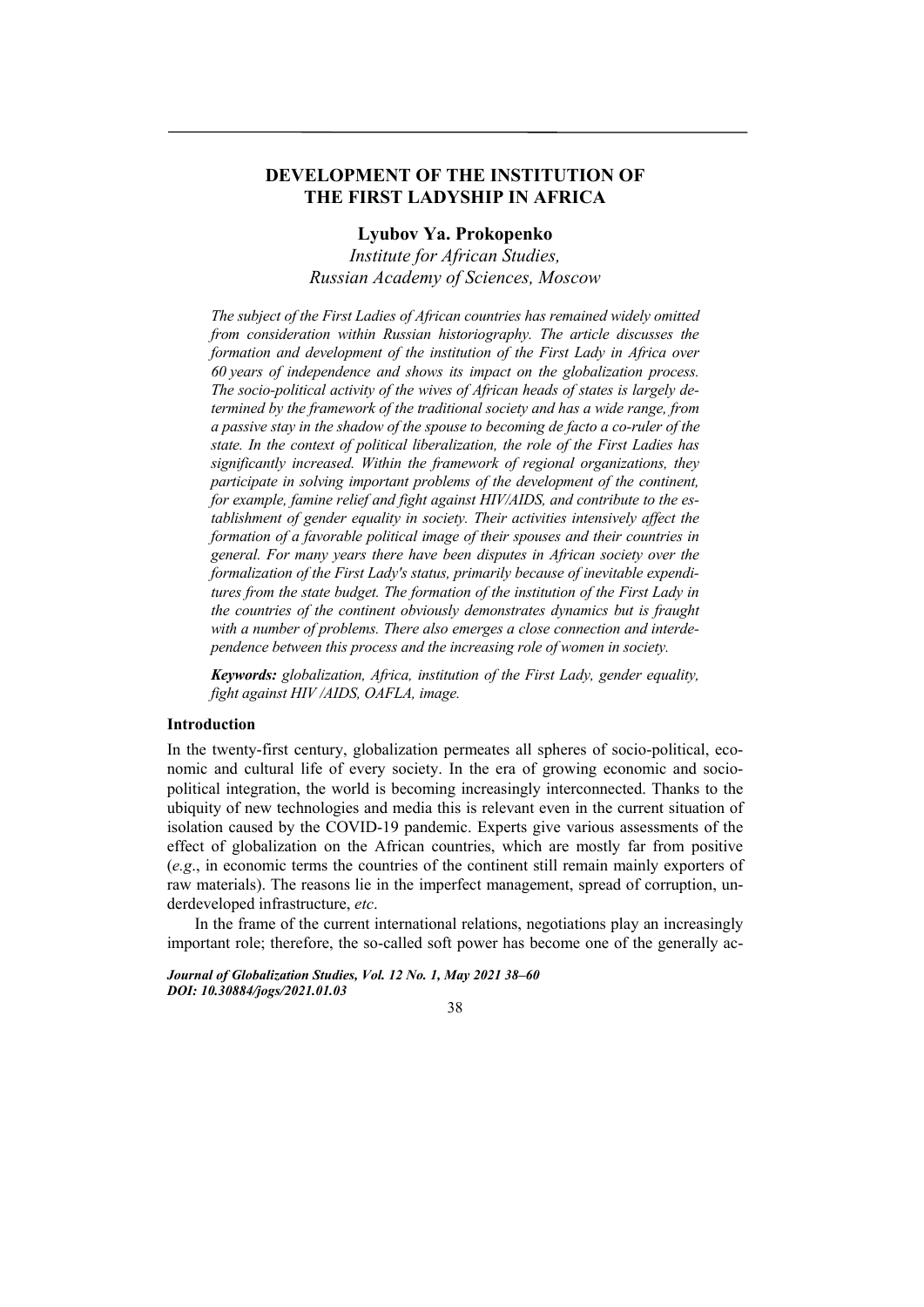cepted tools in the world politics. So, the First Ladies appear to have great and exceptional opportunities and even advantages. During state visits, together with their highranking spouses the First Ladies address various audiences on the topics of culture, health, children, HIV/AIDS, *etc.* Such involvement of the First Ladies in public diplomacy can be considered one of the elements of a country's soft power. Some political leaders' harsh communication style can be softened by their wives' gentler communication and behavior. At the same time, the First Ladies' effective influence on a country's image depends not only and not as much on their behavior but on the objectivity and manner of presenting information in the media. This is a very important aspect since in contemporary world the image of the head of a state and of the First Lady is becoming one of the strategic tools of the state's foreign policy.

In the modern world, the spouses of heads of states, especially of states called democratic, often play an important role. Under democracy, the First Ladyship has become one of the political resources that contribute to the stability of power and harmonization of its relations with civil society; therefore, the image of the wife of the head of a state becomes an important element of both his image and the image of the state. One may give the examples of the American First Ladies Jacqueline Kennedy, Nancy Reagan, Laura Bush, Hillary Clinton, as well as Raisa Gorbacheva (USSR), Christina Fernandez de Kirchner (Argentina) and others.

Unlike the Western leaders, most African leaders have been protecting their private life sphere. However, since the elements of Western political culture penetrate the local reality, the situation changes. In Africa, the institution of the First Lady belongs to informal sphere, but this is far from being an African peculiarity. The First Lady does not directly participate in decision-making, but she can exert a great personal influence on her husband and, therefore, the decisions.

### **Background**

Over the 60 years history of independent development in more than 50 countries of the African continent, dozens of heads of state have changed. The history of some countries presents a real kaleidoscope of legally elected presidents, as well as of military rulers who succeed each other (*e.g.*, in Nigeria and Ghana). At the same time, for various reasons, there were only five presidents in Botswana, four in Senegal and Mozambique, and only three in Zimbabwe where Robert Mugabe held this post for 30 years (1987– 2017). Not all their wives can be formally classified as 'First Ladies' (spouses of elected heads of state); according to this criterion, for example, life partners of military rulers are not included in the list. But each of them remained in the history of their country. The gallery of portraits of the First Ladies is vast and diverse and includes many bright personalities. Some African women were (and remain) First Ladies for long periods: Mrs. Constancia de Obiang (acting First Lady of Equatorial Guinea) – for 41 years, Mrs. Janet Museveni (acting First Lady of Uganda) – for 34 years, Mrs. Suzanne Mubarak (Egypt) – for 30 years, Mrs. Betty Kaunda (Zambia) – for 27 years, Mrs. Nana Rawlings (Ghana) – for 20 years, Mrs. Marcelina Rafael (Mozambique) – for 19 years, Mrs. Theopolina Kachimune (Namibia) – for 15 years, and Mrs. Ruth Williams Khama (Botswana) – for 14 years. On the contrary, some First Ladies hold for a very short time, just a few months: Victoria Aguiyi-Ironsi and Margaret Shonekan (Nigeria), Charlotte Harland-Scott (Zambia). Graça Machel became the only woman in the world histo-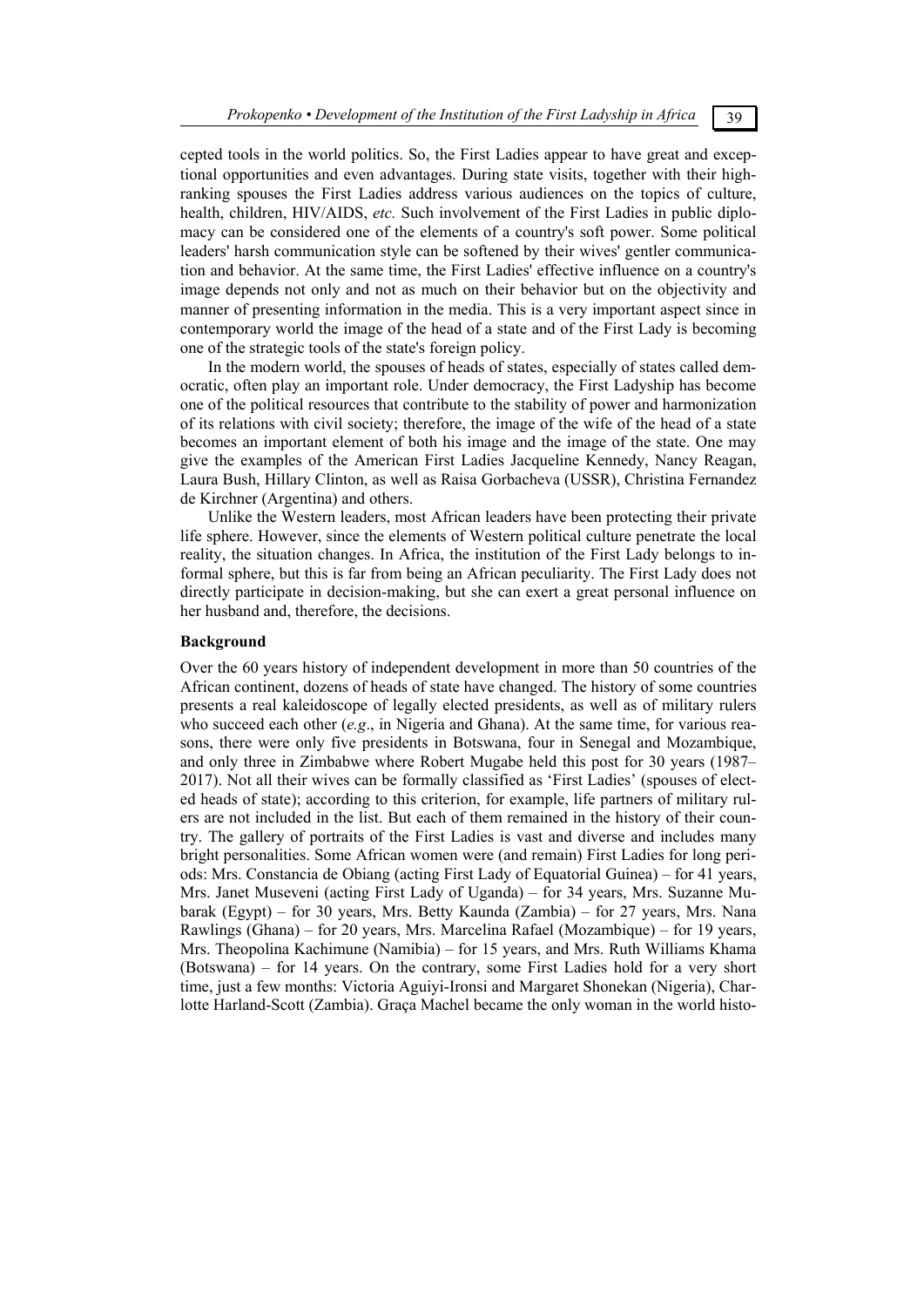ry who was the First Lady of two countries: Mozambique (as wife of Samora Machel, 1975–1986) and South Africa (as wife of Nelson Mandela, 1998–1999).

There are several books that consider the life and work of former and acting African First Ladies as well as the society's and media's attitude towards them. In the present article I refer to some of such works. Some personalities, like Mrs. Chantal Biya (Cameroon) became the main characters of a number of books (*e.g*., Verhoeven 2008; Abega 2018; Hugeux 2016) where their active charity efforts in various foundations as well as their contacts with other First Ladies of the region are described. In his book, Vincent Hugeux (2016) provides abundant biographical information on many presidential wives, mainly French-speaking (Cameroon, Côte d'Ivoire, Senegal, *etc.*), as well as on the former First Lady of Zimbabwe – Mrs. Grace. Saboura Dounia Kagne (2018) focuses on the First Lady of Chad – Mrs. Hinda Deby Itno.

In their youth the wives of some African presidents were their comrades-in-arms in the struggle for independence of their countries. Some were even called 'Mothers' of the Nation during their lifetime according to the African tradition. For example, Ngina Kenyatta ('Mama Ngina'), the wife of Kenya's first president Jomo Kenyatta, participated in the anti-colonial struggle, was arrested and imprisoned. Before her marriage, Graça Machel underwent military training in the FRELIMO (Mozambique Liberation Front); the former First Lady of Namibia Mrs. Penehupifo Pohamba got military training in SWAPO (South West Africa People's Organisation). Mrs. Betty Kaunda, the wife of the first president of Zambia, Kenneth Kaunda, was a faithful companion to her husband.

First Ladies of some African countries (Senegal, Botswana, Gabon, Cote d'Ivoire, Seychelles, and Mauritius) were white females; some of them were citizens of European countries – Great Britain and France. In most cases, the heads of these African states contracted interracial marriages while studying in the West. French women became twice the First Ladies of Senegal: Mrs. Colette Senghor (born Hubert) was the wife of the first president Leopold Sedar Senghor who came to power in 1960; and Mrs. Viviane Wade – the wife of President Abdoulaye Wade (2002–2012). Today, French women are First Ladies of Côte d'Ivoire (Mrs. Dominique Ouattara) and of Gabon (Mrs. Sylvia Bongo Ondimba).

In 1966, Seretse Khama became the President of Botswana. Since 1948 he had been married to the English woman Ruth Williams. Interracial marriage between a traditional leader of the BaNgwato people (one of the eight ethnic groups Tswana to which more than 90 per cent of the population of Botswana belong) and a small clerk from London who drove an ambulance during World War II, was contracted during his studies at the University of London, and for several years stayed in the center of attention of international politics and public. Having survived the quit, the expulsion from home by her father, the pressure of her husband's clan and of the British government, Mrs. R. Khama remained actively involved in Botswanan public life for all her husband's years in power. Later, highly respected as the widow of the revered first President of the country, she became the chairman of the Botswana Red Cross and headed several local women's organizations. In May 2002, Mrs. R. Khama died of throat cancer and was buried in the capital city, Gaborone. Perhaps, one of the reasons why their son Yan Khama (president of the country in 2008–2018) remained single was too high a standard set by his parents' happy marriage The story of this romantic love served as the plot for many books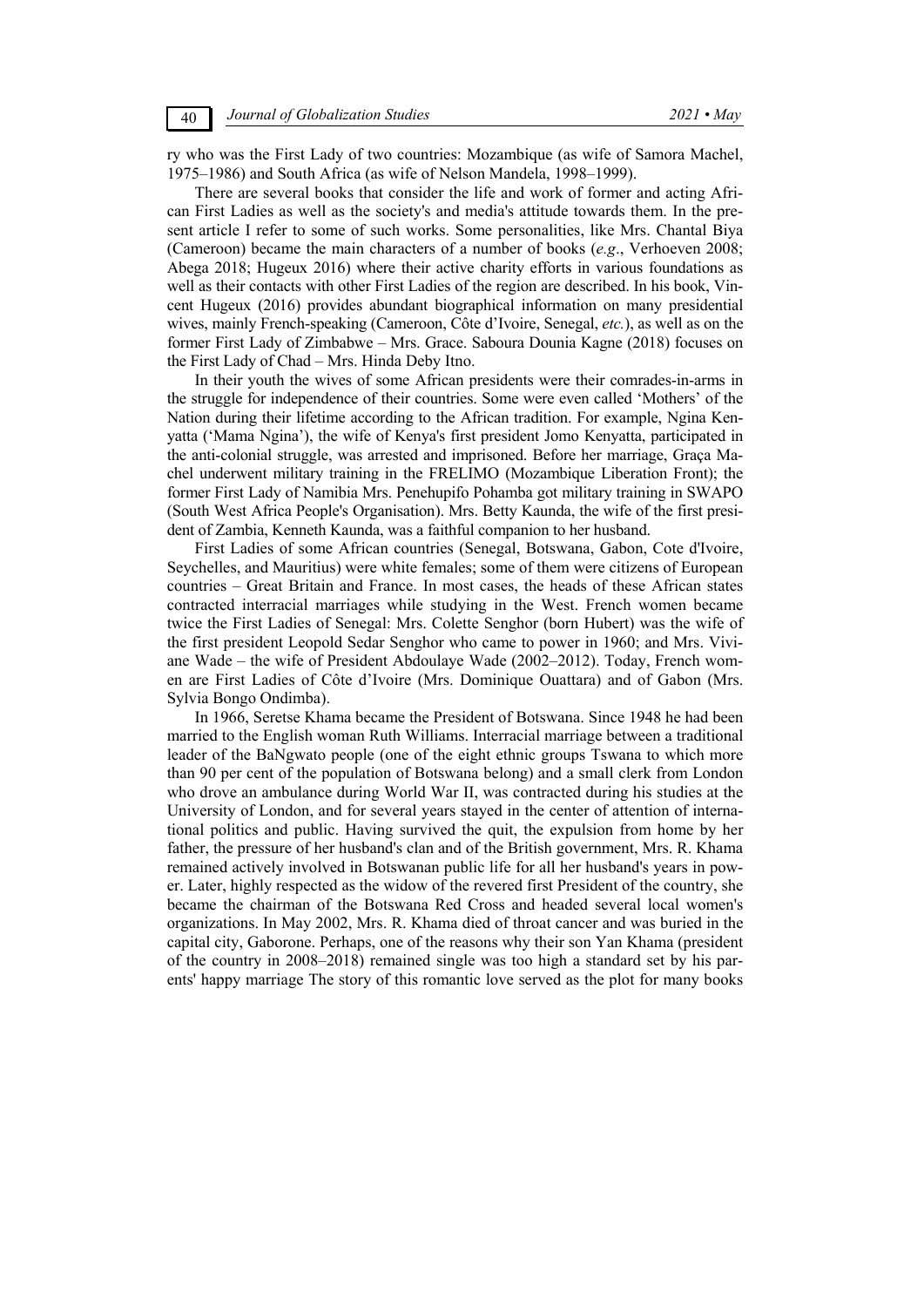(*e.g*., Williams, S*.* 2007), as well as for research monographs on interracial marriages and even for a movie.

The participation of presidential spouses in socio-political life may take various forms depending on historical period and their personal traits. In the early years of independence, the First Ladies' functions were limited to accompanying their top-ranked husbands at important government events and during foreign visits. Some of them visited our country: for example, the wife of the first president of Zambia K. Kaunda, Mrs. Betty Kaunda, accompanied her husband during his visit to the USSR in  $1974<sup>2</sup>$  The scope of sociopolitical activity of the African First Ladies is broad: from passive stay in the shadow of her spouse to becoming a co-governor of the state, for example, as it happened in Niger, Côte d'Ivoire, Nigeria, Egypt and Tunisia in certain historical periods. The second wife of the acting president of Côte d'Ivoire Allasane Ouattara, Mrs. D. Ouattara, has significantly contributed to his coming to power. It is believed that she represents a new type of the African First Lady and is a vivid example of changing attitudes to the role of women in African society.

In the 1990s, with the start of a new wave of democratization, some serious changes took place in African society and political culture. On the one hand, political and economic modernization in several countries of the continent created prerequisites for equalizing the gender balance in politics, and on the other, women increased their political activity. This is a common trend for African countries that have taken the path of democratic reforms or have returned to this tendency. In Africa, the political power is a multidimensional and complex system of social relations. To a large extent, they imply a personified perception of power, that is, the political process is mainly perceived through the prism of the personality of the country's leader. The main function and mission of the First Ladyship as a social institution is to humanize power, that is, to make it easy-to-understand for most. African women demonstrate increasing political and social activity. The process of social and socio-political development in the countries of the continent objectively brought to life the institution of the First Lady.

The political liberalization implies not only a noticeable growth of social and political activity of spouses of the heads of some states but also the First Ladies' desire to contribute efforts to the solution of some important problems of our time, for example, famine relief and fight against AIDS. This was first demonstrated by the spouses of the Presidents of Senegal (Mrs. Elizabeth Diouf), Egypt (Mrs. Suzanne Mubarak) and Nigeria (Mrs. Maryam Babangida), who were among the six First Ladies of the world-initiators of the World Summit to Improve the Economic Status of Rural Women (Geneva 1992). The First Ladies of South Africa (Mrs. Marike de Klerk) and Ghana (Mrs. Nana Rawlings) also attended the summit. All of them advocated a more autonomous role for the wives of the heads of state on certain issues of international politics. The activity of a number of African First Ladies was evident at the Beijing Conference in 1995.

In 1996, one of the first expanded meetings of the First Ladies of Africa took place in the capital of Cameroon, Yaoundé, as a part of the summit of the Organization of African Unity (OAU). The meeting was chaired by the First Lady of Cameroon, Mrs. Chantal Biya; the First Ladies of Botswana, Burundi, Gabon, Cape Verde, Malawi, Namibia, Senegal, Sierra Leone and Tanzania also participated. The focus was on strategies to improve the life of rural women, the outcome of the discussion were included in the official OAU communiqué. The first autonomous summit of the First Ladies of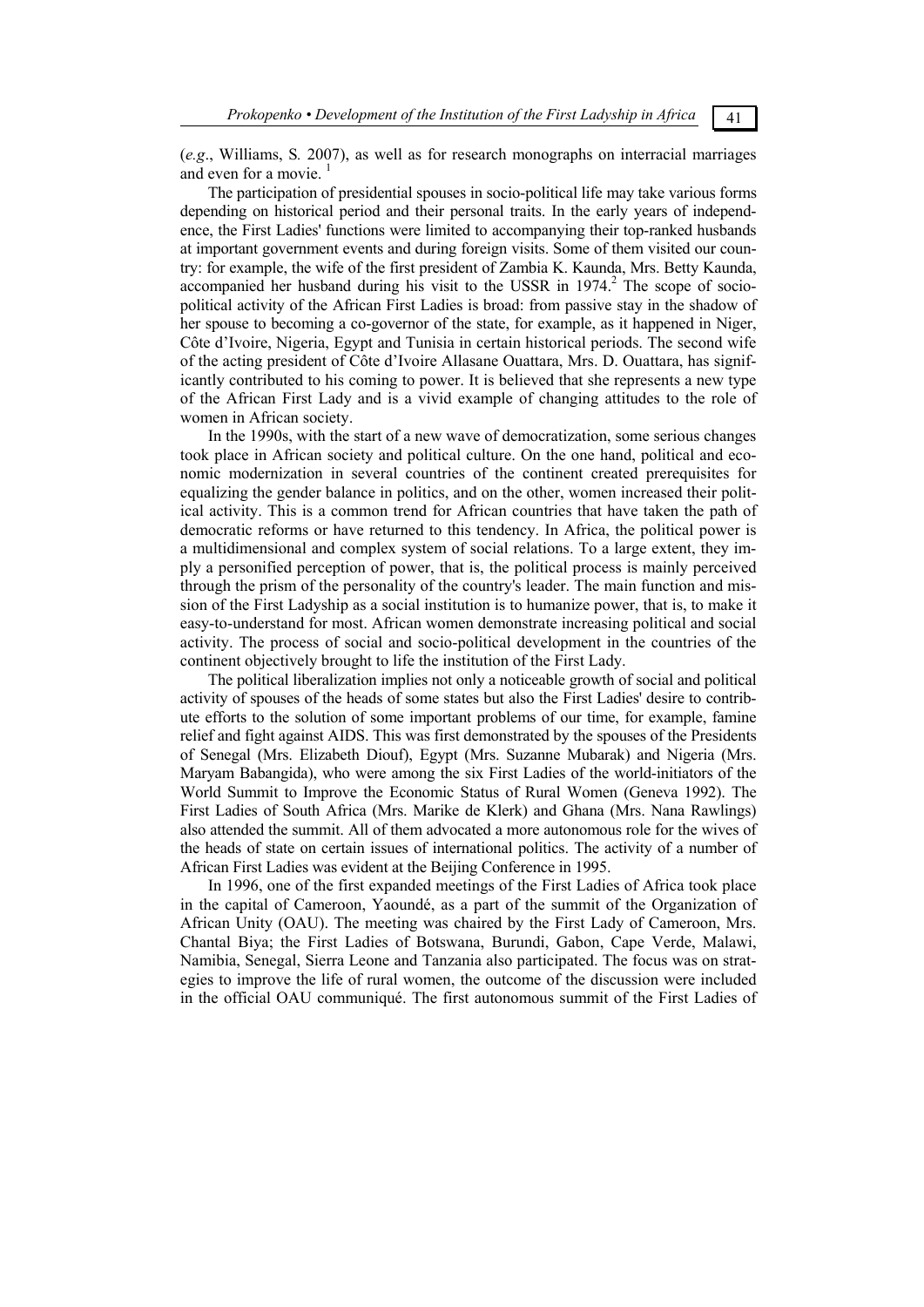Africa took place in 1997 in the Nigerian capital city, Abuja, and was chaired by Mrs. Maryam Abacha (Nigeria). Among the main issues discussed was the problem of regional food security.

The issue of the role of the First Ladies in African countries has also been raised by the spouses of presidents of other countries. In 1997, the French journal *Jeune Afrique*  published a controversy on this subject between the First Lady of Mali Mrs. Adame Ba Konaré and the former First Lady of Benin Mrs. Rosine Soglo. Interviewed by this journal in January 1997, Madame Konaré noted that presidents' wives had a hard time: they are suspected of meddling into government affairs and accused of causing their husbands' fall. She illustrated her words with the example of Rosine Soglo, 'If her behavior is questionable, then what about her husband, the former president?' (Sage 2000: 60). Wounded by these words, Mrs. Soglo sent her response to Mrs. Konaré to the journal which published it in March 1997. The latter regretted the misunderstanding on the pages of the journal, emphasizing that she had only wanted to express female solidarity but not to criticize President of Benin Nicephore Soglo. In this respect, two African First Ladies actually raised questions of how the wife of the head of state should behave and what degree of political influence a woman not elected by citizens but still disagreeing on a purely ceremonial role should have.

The participation of the First Ladies in public life emphasizes the changing role of spouses of heads of state as a part of a wider process of female political emancipation. According to the figurative expression of the French author Alexandra Sage, they 'left the boudoirs and rose to the stands' (Sage 2000: 60).

The activities of the First Ladies of African countries, their political influence, as well as the influence of their behavior on the image of their top-ranked spouses has been underestimated in the African literature on the subject. Studying the subject of the evolution of the 'First Lady' institution, the present author takes into account the persistent influence of the traditional factor in African society. Several approaches from modern political science are applied in our study: the 'role partner' approach (determining the type of partnership: full, partial, backstage partner, marriage partner or non-partner); an approach within the framework of theories of political leadership, a communicative approach (the type of the First Lady's interaction with the society – creating foundations, projects for environmental protection, urban improvement, *etc*.), as well as an approach that takes into account particular personal participation and speeches of the presidential wife in various situations. The subject of the research in the latter case is metaphorically designated in the modern political lexicon as 'white glove pulpit.' This important accessory of the image of the American First Ladies has become their symbol. This term is the opposite of the 'bully pulpit': that is how the 'incomparably broader possibilities of the president are called' (Watson 2000: 126). The neologism 'bully pulpit' was coined in 1909 by American President Theodore Roosevelt in order to describe how leaders use their 'wonderful' or 'excellent' program to validate their agenda and ideas (see Keane 2015).

Russian political scientist Yuri V. Irkhin applied the above approaches to the analysis of the 'First Lady' institution in the USA, emphasizing that for a greater effectiveness of research 'it is desirable to use all the developed theories, approaches and methods in a comprehensive manner' (Irkhin 2015: 186).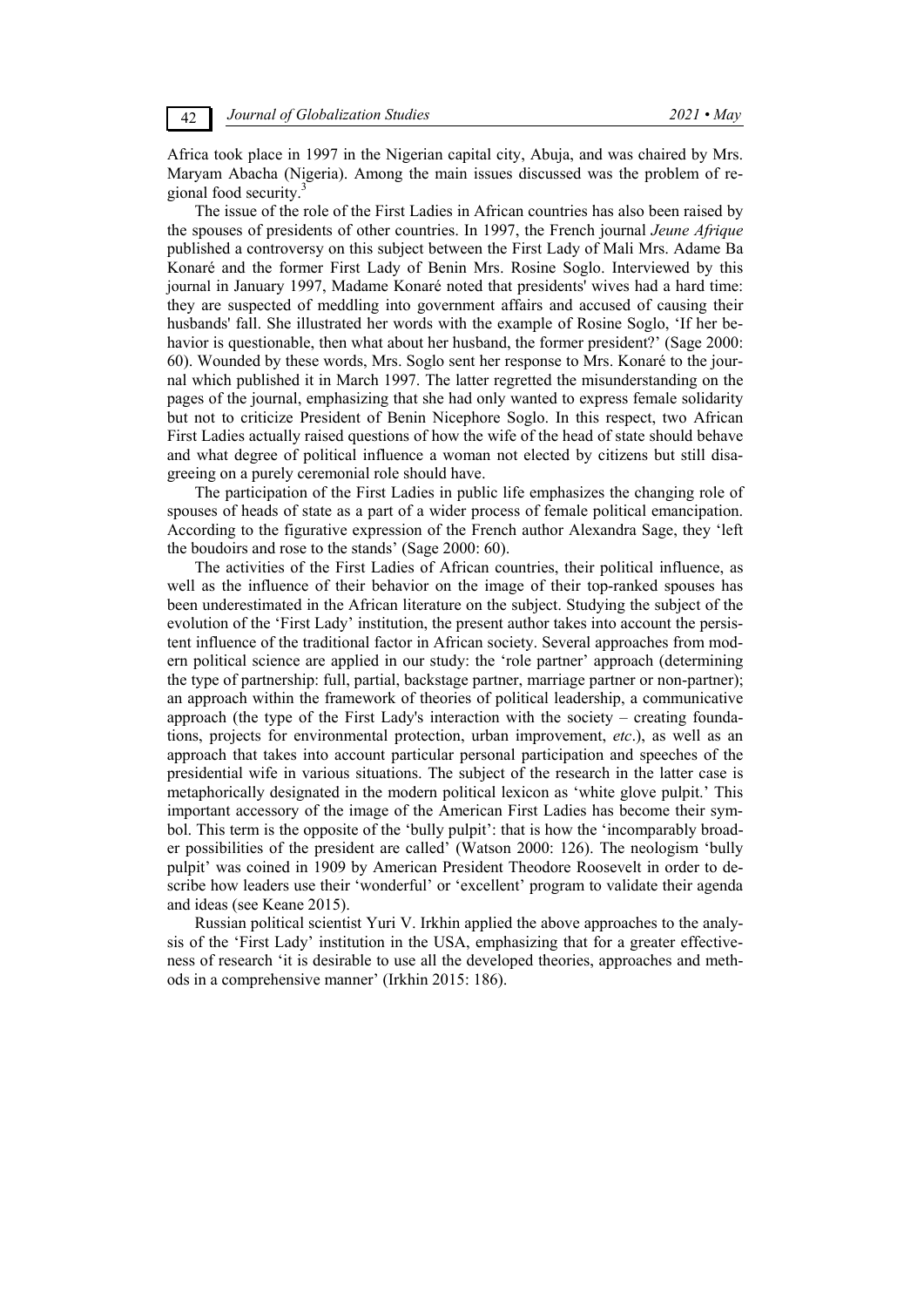Practice shows a direct correlation between the effectiveness of the ruling political elite and its representatives' education level. As the Russian researcher Dmitri M. Bondarenko points out, 'the path to affirming human rights in Africa as a concept and a practice lies, first of all, through education, enlightenment ... focusing on the value system of civil society, in which human rights play a central role' (Bondarenko 2012: 31). To achieve this, the competence of the country's leader and his team is important, with the First Lady often becoming its informal member.

The key to success for many African First Ladies has been and remains their professional activity. Being lawyers (Mrs. Graça Machel Mozambique and South Africa, Mrs. Sika Bella Caboré (Burkina Faso), economists (Mrs. Marike de Klerk and Mrs. Zanele Mbeki (South Africa), Mrs. Mialy Rajoelina (Madagascar), Mrs. Ana Afonso Dias Lourenço (Angola)), doctors (Mrs. C. Kaseba-Sata (Zambia), Mrs. Sia Koroma (Sierra Leone), Mrs. Christophine Mutarika (Malawi), Mrs. Penehupifo Pohamba (Namibia), Mrs. Edith-Lucie Bongo (Gabon), Mrs. Aisha Buhari (Nigeria)), engineers (Mrs. Aissata Issoufou (Niger)), teachers (Mrs. Betty Kaunda and Mrs. Tandiwe Banda (Zambia), Mrs. Maria Nyerere (Tanzania), Mrs. Ernestina Mills (Ghana), Mrs. Patricia Muluzi (Malawi)), philologists and translators (Mrs. Simone Gbagbo (Côte d'Ivoire), Mrs. Naglaa Mahmoud (Egypt)), artists (Mrs. Nana Rawlings, (Ghana)), they supported their husbands both during the election campaigns and their stay in power. Extraordinary and very interesting person is the acting First Lady of Burundi Mrs. Denise Bucumi Nkurunziza. A Christian and an active parishioner, she was ordained a deacon in 2000.<sup>4</sup> In 2010, after five years as the First Lady, she graduated from The Leadership Institute Burundi with a diploma in pastoral education. In July 2011 she was ordained a pastor which is the only case of this kind in the world.

The personalities of the African First Ladies, so different in age, level of education, religion and even skin color, do not yield to a simple generalization. But most of them are united by their sense of duty and their understanding of the importance of their husbands' work. As the First Lady of Nigeria Mrs. A. Buhari noted in an interview, '...the duty of the wife of any leader is to help her husband, giving him the opportunity to solve public issues' (NAN 2015).

### **Public Work of the First Ladies: A Balance of Success and Problems**

The First Ladies who have chosen an active position engage in activities in social sphere where there are many problems requiring their participation: education, healthcare, combating HIV/AIDS, violence against women and children, adaptation of children-former participants in military conflicts. Everything depends on their choice and desire to be truly useful to the society. No wonder the former US First Lady Laura Bush once said: 'While a president has every problem come to his desk, a first lady has the ability to choose what she wants to work on' (McBride 2009). The opportunities for African First Ladies to participate in public life are largely determined by the framework of a traditional society with its strong system of ethnic, family, and clan ties. An African leader governs in a multi-ethnic environment and has to take this into account in order to maintain his power and the stability in society. For example, six presidents of Zambia represented different ethnic groups of the country: Kenneth Kaunda (1964–1991) was Tonga, Frederick Chiluba (1991–2001) and Michael Sata (2011– 2014) were Bemba, Levi Mwanawasa (2001–2008) was Lange, Rupiah Banda (2008–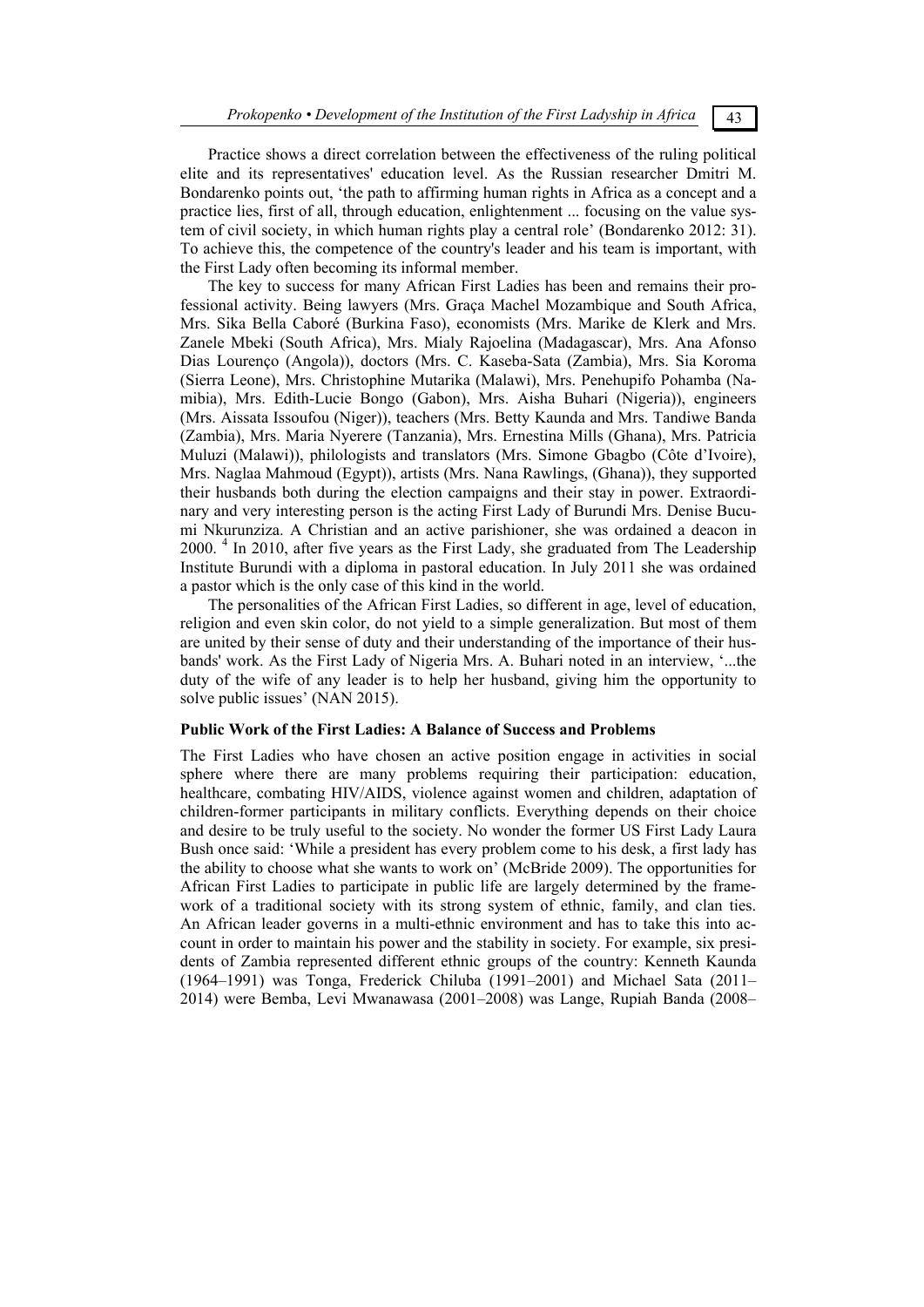2011) is Chewa by his father's side and Ngoni by his mother's, Edgar Lungu (elected on January 20, 2015) is Nsenga. But they all have managed to maintain peace in the country under conditions of ethnic diversity; so ethnic and racial solidarity is inherent in the Zambians (see Bondarenko 2011). The Zambian First Ladies have definitely contributed to this. For example, together with their spouses they participated in the traditional ceremonies *nkwvala* and *kulamba* which are the guardians of the culture of the country's peoples.

The degree of public activity of the First Ladies varies depending on their age, education, value orientations received in the parental family, partisanship, religious views, form of relations with the spouse, as well as their personal qualities. Countries with predominant Muslim population have their peculiarities. Their presidents are often polygamous, so the First Lady is not always clearly defined. Some polygamous presidents choose one of their wives to be the First Lady, as, for example, Olusegun Obasanjo (Nigeria). He granted this role to Mrs. S. Obasanjo, President Yahya Jamme of Gambia – to Mrs. Z. Jamme. Polygamy is also a quality of some leaders of non-Muslim countries of Africa. Former South African President Jacob Zuma belongs to the Zulu, polygamous by tradition, while the laws of his country allow traditional polygamous marriage. He openly admitted, 'That's my culture. It does not take anything from me, from my political beliefs, including the belief in the equality of women' (BBC 2010). At the inauguration ceremony in 2009, he was accompanied by all his three spouses: Nompumelelo Ntuli, Sizakele Khumalo and Tobeka Madiba. In 2012, he married again – to Gloria Bongi Ngema. During his first years in power this leader of the Republic of South Africa was most often accompanied at official events by Mrs. N. Ntuli who was sociable and actively participated in the country's public life.

An interesting example is Senegal where more than 80 per cent of the population professes Islam. A number of observers point at ecumenical tolerance in Senegalese politics (Bekker, Dodds and Khosa 2001; Mazrui *et al.* 2009). This is related to the reforms of the first president of the country Léopold Sédar Senghor who was Catholic. Other presidents of Senegal, Abdou Diouf and Abdoulaye Wade, were also tolerant in this regard.

The acting First Lady of Senegal, Mrs. Marème Faye Sall, has the image of a traditional Senegalese Muslim woman who puts the interests of her husband and her family above everything else. According to her official biography, she studied at the University in Dakar but after becoming mother she decided to devote herself to her family (Présidence du Sénégal. N.d.). In the eyes of the Muslim Senegalese electorate, this is a new type of the country's First Lady since her two predecessors were Christian foreigners. Well-known Senegalese journalist and public figure Madiambal Diagne notes that the image of this First Lady is understandable and close to citizens 'because she looks and behaves like most women in the country' (Diagne 2013).

In Islamic society, a woman's approach to social life is often demonstrated by the clothes she wears. This is clearly seen in Egypt. Mrs. Jehan Sadat (the wife of Anwar Sadat, President of Egypt in 1970–1981) and Mrs. Suzanne Mubarak (the wife of Hosni Mubarak, President in 1981–2011) carried out their public activities as founders and leaders of several foundations recognized at local and international levels. They followed the Western fashion trends. Mrs. Naglaa Mahmoud's (President Mohammed Morsi's wife) clothes and headwear were conservative in style. Sometimes she wore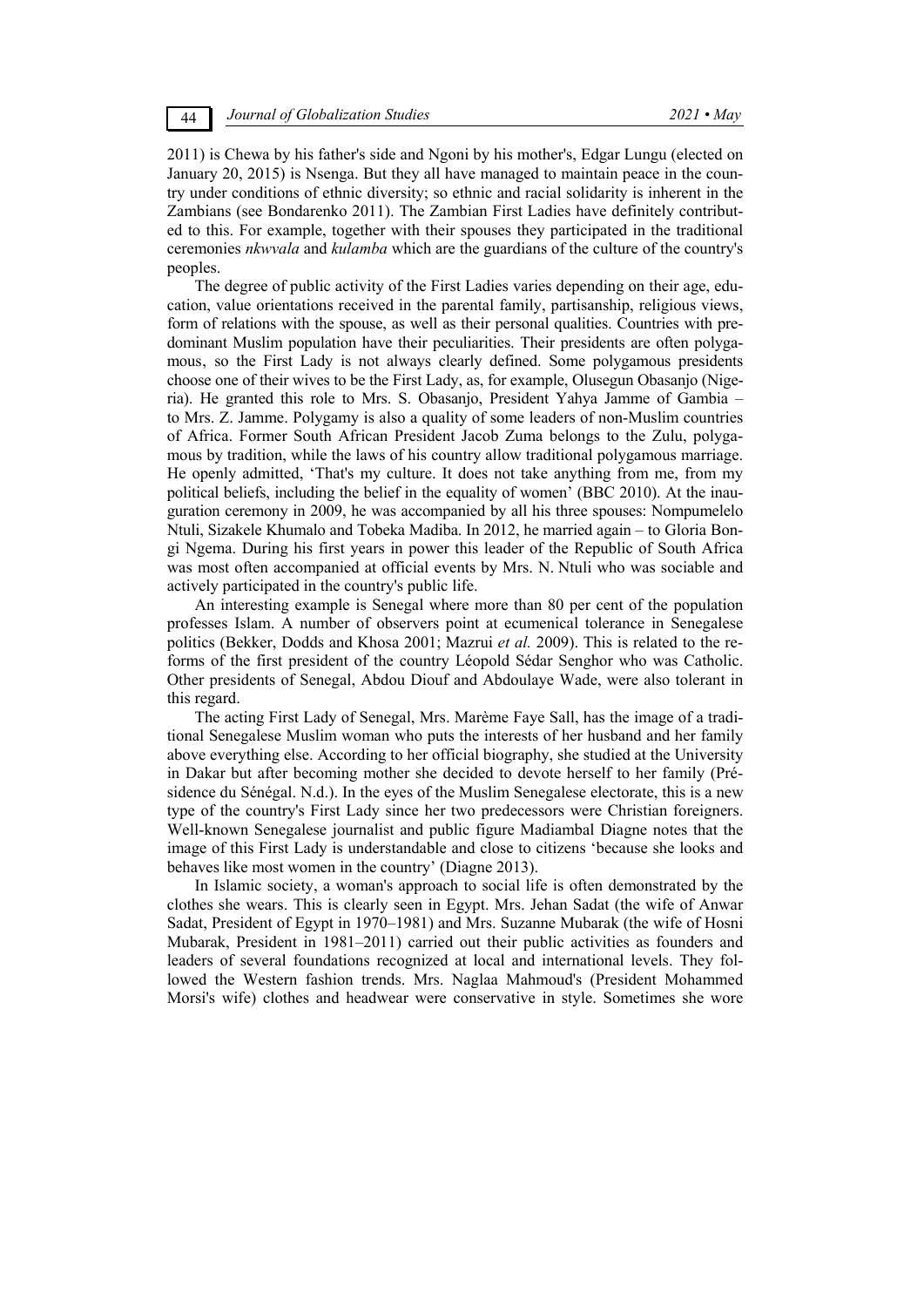a niqab, a headdress that covers most of the face. The acting First Lady of Egypt Mrs. Entissar Amer, the wife of President Abdel-Fattah el-Sisi, also follows local traditions in clothing. This was already evident on the day of the new President's inauguration when an elegant black and white hijab in Spanish style covered her head.

The main activity of the First Ladies is charity. The practice of recent decades shows that the charity activity of the First Ladies is a powerful tool for creating a positive image of their husbands. For example, in Senegal, all First Ladies were engaged in charity activities, except for Mrs. C. Senghor. Mrs. Z. Mbeki and Mrs. M. de Klerk (South Africa), Mrs. S. Obasanjo (Nigeria), Mrs. S. Mubarak (Egypt) and other ex-First Ladies were alse engaged in charity. The acting First Lady of Cameroon, Mrs. Chantal Biya patronizes three charitable foundations. In 2004, she said in an interview, 'I invest in charity and humanitarian work. Thus, I believe I am helping the President a little in implementing his policy of combating poverty and sufferings of the people' (Vallet 2017). The acting First Lady of Côte d'Ivoire Mrs. D. Ouattara established her first charity foundation, *The Children of Africa*, in 1998, long before her husband came to power. Today this fund operates in Côte d'Ivoire and in ten other African countries.

The acting First Ladies of other countries of the continent are also engaged in charity activities. In November 2005, the First Lady of Burundi Mrs. Denise Bucumi Nkurunziza created a charity fund called the BUNTU Foundation. Its name derives from the nickname that Mrs. Nkurunziza received from the Church members for effective assistance to those in need meaning 'a merciful woman.' The Foundation provides support to people with HIV infection, war orphans, disabled and other vulnerable categories. Uganda's First Lady Mrs. Janet Museveni is the founder and chairwoman of several non-profit charitable organizations, including the Uganda Women's Effort to Save Orphans (UWESO), and the National Rural Women's Development Strategy. In March 2011, the wife of the President of Guinea Mrs. Djene Kaba Condé established the Foundation for Maternal and Child Social Promotion (PROSMI). Madagascar First Lady Mrs. Mialy Rajoelina heads the charity Association FITIA. She believes that the foundation should be based on love for one's neighbor. In June 2019, before a charity event in celebration of Independence Day, she said, 'There is nothing petty in love, you shouldn't do big things, a few right and just things would be enough to change the world'.<sup>5</sup> The acting First Ladies of Zambia Mrs. Esther Lungu, of South Africa Mrs. Tshepo Motsepe, of Angola Mrs. Ana Afonso Dias Lourenço and many others are also engaged in charity.

However, practice shows that after their spouses resign the First Ladies' charitable foundations most often cease their activity or continue to exist only nominally. This is natural since these structures are often funded from the state treasury which stops with the end of the spouse's term in power. Indeed, in Senegal, the Serve Senegal Foundation (Fondation Servir Sénégal) created by the acting First Lady Mrs. M.F. Sall operates with success, while her predecessor's Mrs. V. Wade's Education and Health foundation have financial difficulties so that they even closed one of the hospitals sponsored by the foundation. The charitable foundation created by the First Lady of Senegal Mrs. E. Diouf in 1992 and named after her (Elizabeth Diouf Solidarité-Partage Fondation) also operates just occasionally, for example, its helped victims of fires in 2014. <sup>6</sup> According to Souleymane Ndéné Ndiaye, the Prime Minister in the administration of former Presi-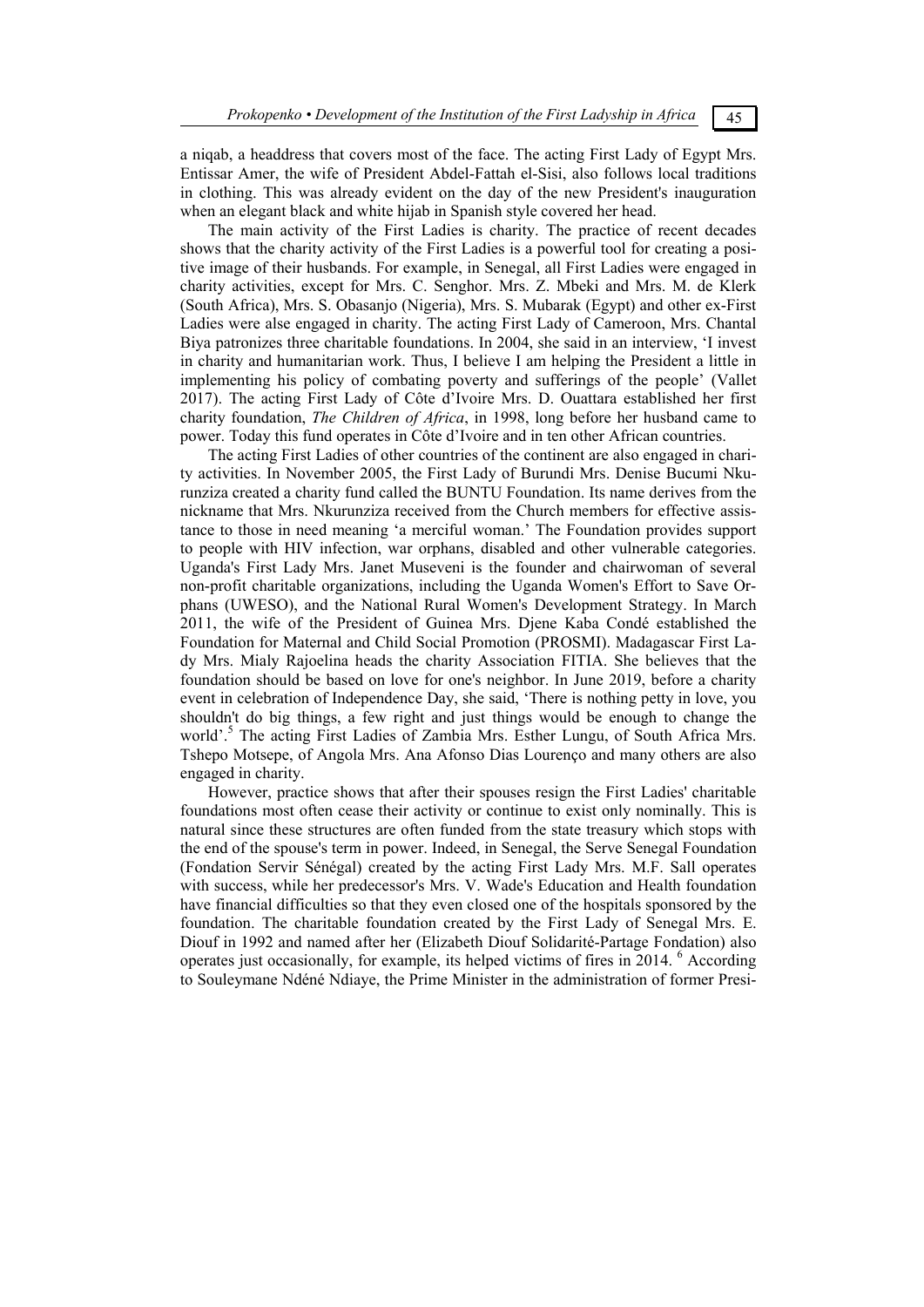dent A. Wade, 'in order to avoid the cessation of the charitable foundations of the First Ladies, it is necessary to develop a system of their continuity' (Dakaractu 2014).

The First Ladies' charity does not always find approval in society. In the late 1990s, the opposition and various NGOs already claimed that it had a flip side: although the projects of the First Ladies were not always well thought out and prepared, they had donors' preference. This happened with the funds of the First Ladies of Zambia (Mrs. Vera Chiluba), Ghana (Mrs. Nana Rawlings) and Nigeria (Mrs. S. Obasanjo) who were 'beneficiaries of millions of donor dollars' (Khan 1999).

During the 2016 presidential election campaign in Zambia, the opposition and some media sharply criticized the charity work of the First Lady Mrs. E. Lungu. They accused her of carrying out charity acts solely in order to support her husband as a candidate for presidency. Mrs. E. Lungu is a prominent member of the ruling party Patriotic Front (PF). Therefore, in June 2015, the party officially came out in her defense both as the First Lady and as its member. The official statement by PF representative Sunday Chanda read on national radio contained not only a refutation that Mrs. E. Lungu's charity would start the president's election campaign. He called these allegations 'hypocrisy and malice by sections of the media targeted at the First Lady Esther Lungu' (LV 2015). His speech was actually a detailed excursion into the history of the activities of all the First Ladies of the country. He recalled that all the previous First Ladies of Zambia were engaged in charity which is the norm in the modern world.

Offices of the First Ladies have their own websites where information about their activities is constantly updated. The development of the media and especially the Internet has provided additional opportunities. On the one hand, they constantly follow the participation of presidential spouses in elections, inaugurations, state visits and receptions, national celebrations (often happening on-line) as well as in various TV entertaining programs. On the other hand, these communication channels are often actively used by the First Ladies themselves who have personal pages on Facebook and Twitter. As a result, their frequent presence on the TV screen, in the media and in social networks supports a constant attention to them in society, while subconsciously strengthening in citizens' minds the importance and necessity of the institution of the First Lady.

First Ladies make a tangible contribution to the fight against HIV/AIDS on the continent. Most spouses of African leaders actively participate in the Organization of African First Ladies against HIV/AIDS (OAFLA) which was created in 2002 by decision of 37 First Ladies of African states who declared their readiness to speak out against AIDS and to campaign for improvement of life of women, young people and children (see Prokopenko 2017: 181-192).

First Ladies also draw public attention to such a serious problem as sexual violence against women and children. In Southern Africa, the wives of the presidents (Mrs. G. Machel in South Africa and Mrs. C. Kaseba-Sata in Zambia) made efforts to launch national campaigns against early marriage and female circumcision.

African First Ladies are increasingly involved in the work of women's international organizations. For example, Mrs. Tobeka Madiba Zuma (South Africa) represented the African continent at the first summit of the women's international organization Women 20 (W20) in Istanbul (Turkey) on October 16–17, 2015.

But the social efforts of some of the First Ladies are criticized by the opposition and media. Far from always and hardly all of their initiatives find support and approval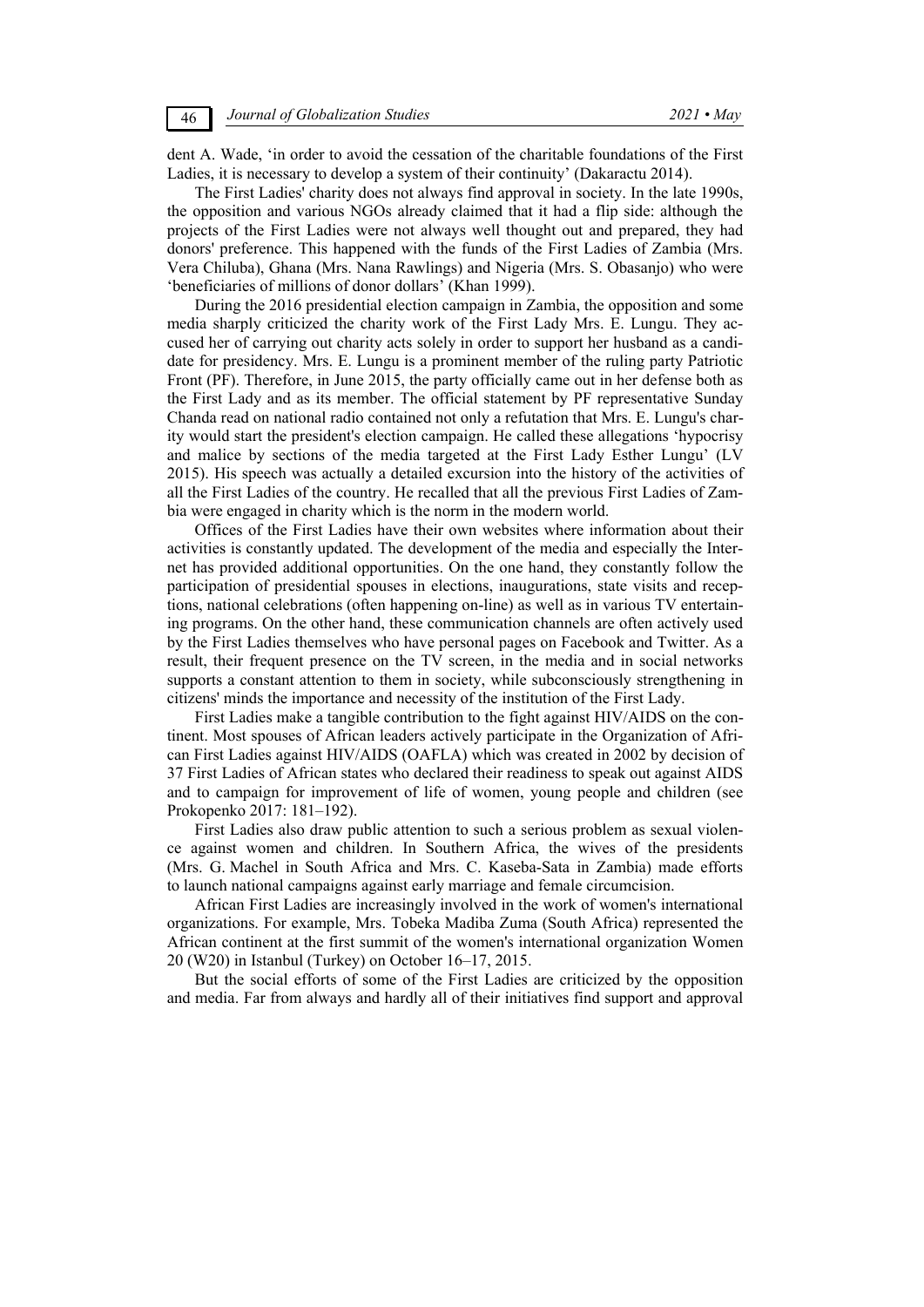of the electorate. For example, in the mid-2000s some organizations in Uganda blamed the First Lady Mrs. J. Museveni who during the anti-AIDS campaign opposed the promotion of safer sex with condoms and suggested sexual abstinence. The First Ladies of Zambia were also criticized. The opposition, chiefly Michael Sata, the leader of the Patriotic Front (PF) and permanent political opponent of President Levi Mwanawasa, criticized the activities of the First Lady Mrs. Maureen Mwanawasa: he explained the success of her foundation's projects only with her First Lady status. Some people accused her of direct imitation of the previous First Lady, Mrs. Vera Chiluba who had chaired the national HOPE Foundation.

Critics reveal (sometimes fairly) the overlapping of First Ladies' activities with the functions of some ministries and departments. The work of the latter has clear policy and action plans, while the activities of the spouse of the head of state are often based on her personal choice, her interest in this area, political expediency, and sometimes directly depends on the amount of funds at her disposal. As a result, this leads to doubling expenses for the same sector as well as to delays in the implementation of projects. A perfect example of such a situation is Zambia. The opposition and local media have repeatedly criticized the First Lady Mrs. C. Kaseba-Sata for her excessive activity in the healthcare sector, believing that she partially replaced the Minister of Health. Indeed, she often participated in international conferences, starred in TV programs on women's health, for example, on the fight against cervical cancer. Actually, there was nothing extraordinary in her doing so since she is a recognized expert in the field of obstetrics and gynecology in the country and has been a practicing doctor in the clinical hospital of the University in the capital city Lusaka for more than 25 years, and she also lectured in medicine. But the oppositional critics reminded that in some cases the presidential wife went beyond her generally approved First Lady's functions. The next First Lady of Zambia, Mrs. E. Lungu, has also focused her efforts in health sector after her husband Edgar Lungu became President. Her work schedule included speeches at the US First Lady's Forum against cervical cancer and at the session of the Organization of African First Ladies against HIV/AIDS, *etc.* The Zambian civil society organizations would criticize her activities, which, in their opinion, sometimes replace the functions of some ministries and departments. On September 1, 2015 the Non-Governmental Organizations Coordinating Council (NGOCC) of Zambia even issued an official appeal that recommended the First Lady to adhere to the traditional framework of behavior of the president's wife, and submitted a requirement for the government to 'inform the Zambian people which budgetary allocation Madam Lungu uses for the donations she is making as well as spends on logistical support for the trips' (Mubanga 2015). NGOCC stipulated that this would ensure transparency and accountability of the First Lady's expenses and protect her from criticism in the future.

In recent years, in many African countries (Angola, Egypt, Zambia, Zimbabwe, Nigeria, Tunisia, South Africa, *etc*.) presidents and their spouses have often become the focus of close attention of the media and international community because of highprofile corruption scandals. This public evil has intervened with the development of some countries of the continent from the first years of their independence. For example, in Niger the opposition accused the wife of the country's first president Hamani Diori (in power from 1960 to 1974) of using her position for personal enrichment. Mrs. Aissa Diori, who owned several villas in the prestigious quarter of the capital Niamey, rented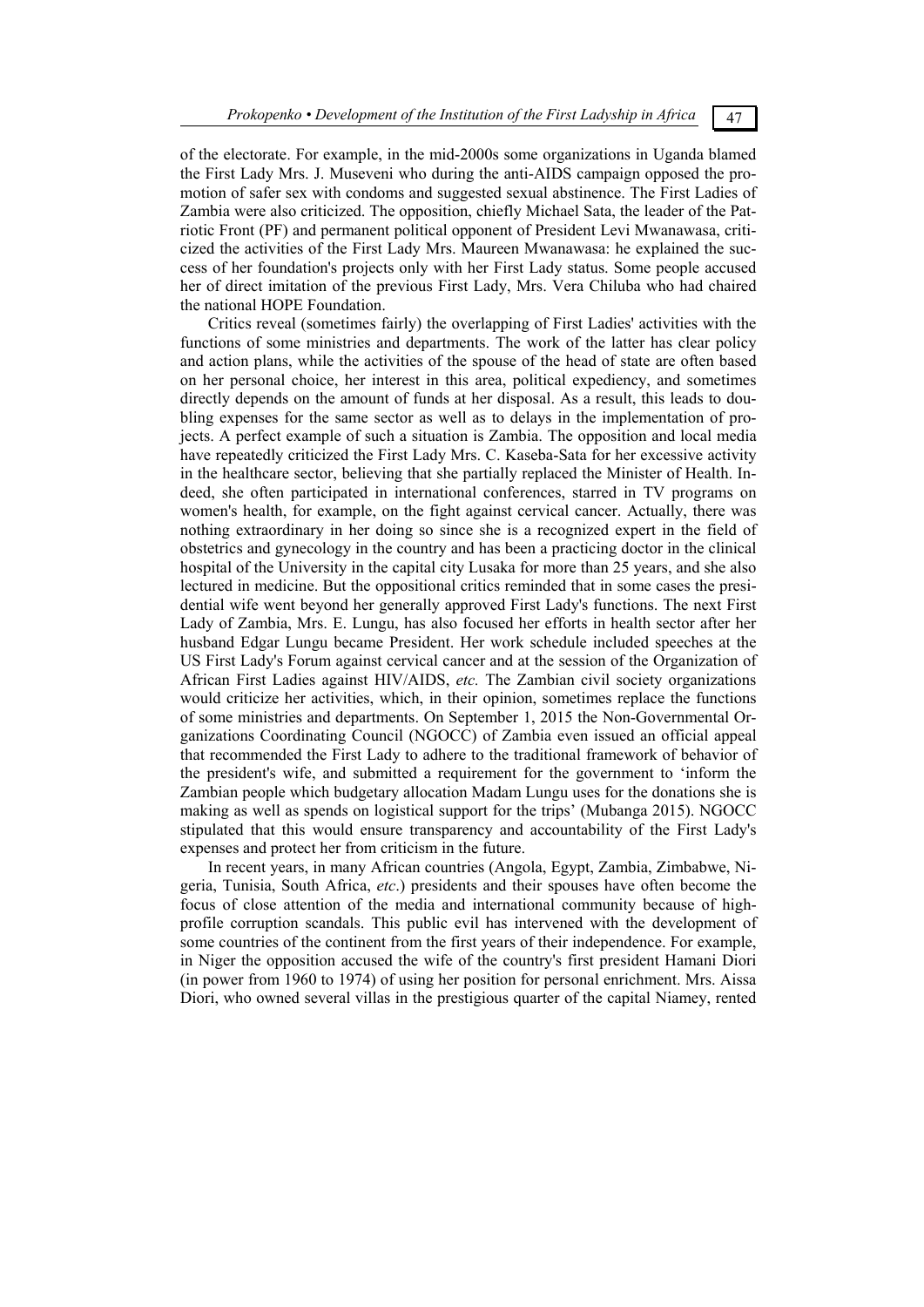them at high prices to foreign diplomats and French experts (Krivushin 2012: 492). A high-profile corruption scandal with an international outcry was connected with the President of Zambia Frederick Chiluba and his second wife Mrs. Regina Chiluba. Large-scale thefts from the state treasury of Tunisia under President Ben Ali who passed away in September 2019 were associated with his wife Leila Trabelsi. After his overthrow a report was published on the export of capital from the country amounting to \$20 billion.

The First Ladies of Nigeria were also under charges. President Sani Abacha's spouse Maryam was involved in the theft of \$2.3 billion (Hodess *et al*. 2004), president Goodluck Jonathan's wife Patience was at the center of corruption scandal in September 2015, just a couple of months after her husband's resignation. Local media have also repeatedly written about Stella Obasanjo's involvement in corruption. In 2018, a number of Zimbabwean medias including the government-owned *The Zimbabwe Herald* published police reports regarding the investigation of the alleged role of former First Lady Grace Mugabe in ivory smuggling during R. Mugabe's tenure (Somerville 2018). The acting Nigerian president Muhammadu Buhari has also come under severe criticism. The reason for this was his First Lady's watch that she wore during her husband's inauguration in 2015: local media valued it at 52 thousand US dollars, threemonth president's salary (Silva 2015). Guinean emigrant opposition living in France posted unflattering information about Guinea's First Lady Mrs. Djene Kaba Condé on their websites. They wrote, for example, that since her husband came to power her personal wealth has grown significantly as she takes bribes from those seeking posts in the administration (Soumah 2015).

First Ladies are also accused of squandering. Western media often publish photos (some with harsh comments about expensive outfits and accessories of famous world brands) of the former First Ladies of Angola, Mrs. Ana Paula dos Santos, and of Zimbabwe, Mrs. Grace Mugabe. Because of the latter's love for luxury, the British journalists even nicknamed her 'Gucci Grace' (BBC 2017). In the eyes of the Zimbabweans, she contrasted sharply with the president's first wife, Sally Hayfron, a rather modest woman and a real comrade-in-arms for her husband.

### **First Ladies' Participation in Politics and Gender Situation in Society**

Another important subject is the First Ladies' participation in campaigns for election or re-election of their husbands to supreme state posts. The First Ladies do not have a legal status and there are no sets of their duties and requirements including those describing conjugal assistance during election campaigns. But those of them who decide to take this step very often help their marriage partners to win. Ideally, such women represent vivid visual images of marriage and family life of nominated candidates. They often (most likely with the help of PR specialists) speak authoritatively on election campaign issues helping to explain to the general public the merits of their partners-candidates. It is easier for African wives than for their husbands to speak freely about their excellent personal qualities and achievements. Tips for their husbands in writing campaign speeches on difficult issues in a simpler, more accessible language for voters, direct appeals to women-voters on female issues, raising funds for the husband's campaign – all these tactics help African First Ladies affect the voters' choice.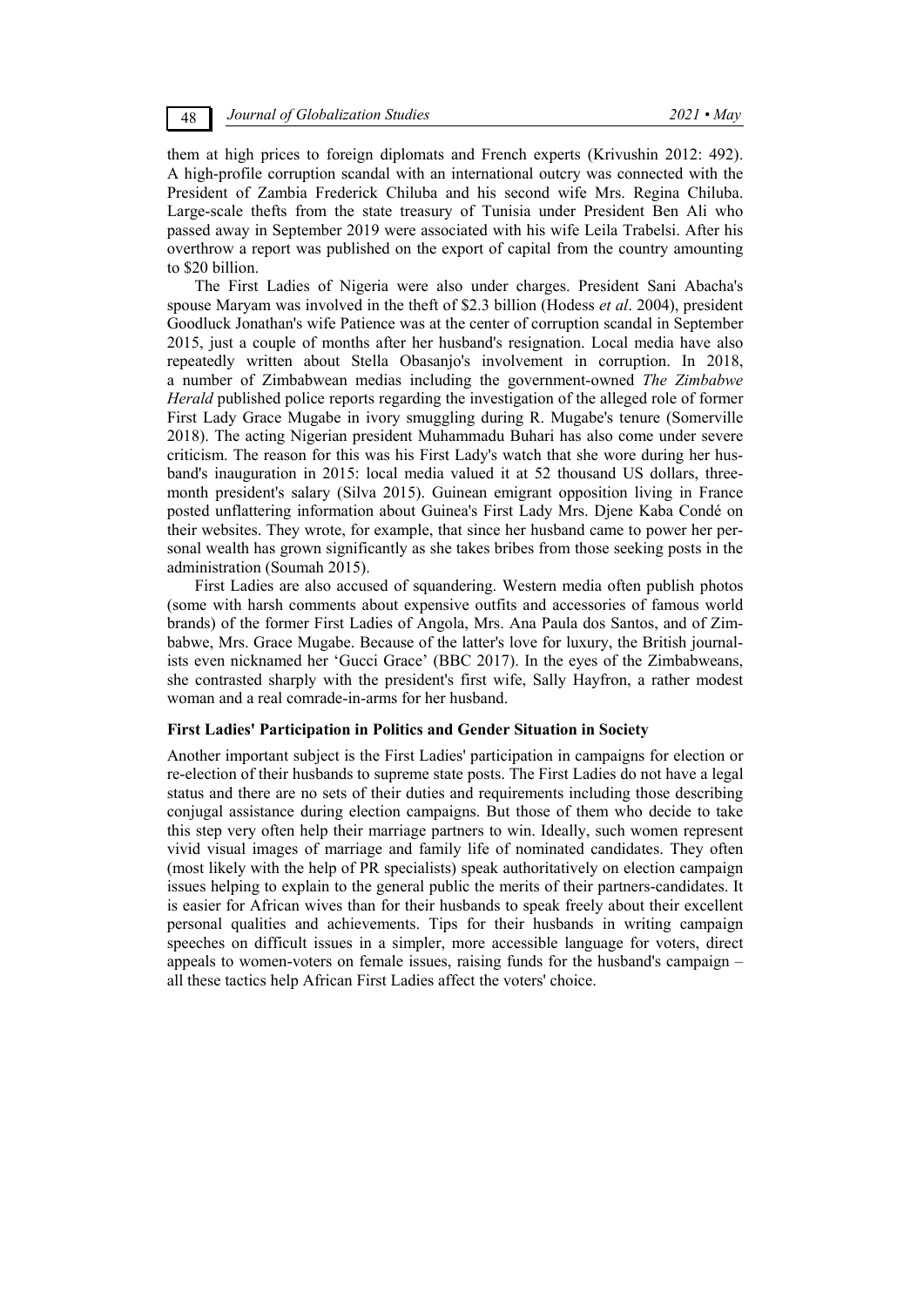It is during election campaigns that the implicit but effective influence of the candidate's wife on the voters is clearly manifested. We mean here her emotional influence over her husband which is proper as a rule to any married couple. The outcome of elections, especially in Africa, often depends on the emotional reaction of voters to candidates. Any candidate's wife even if she is very far from politics can make a significant contribution to a positive image of the applicant for the top post. Her speeches, including media publications, and frequent showing up in public next to her husband simultaneously achieve two goals: on the one hand, they provide a personal look at the candidate, and on the other, as already mentioned, they reformulate some of the candidate's views, bringing them closer to voters. Another important factor is the effortlessness for the candidate's wife to carry out efficacious emotional attacks on his rivals or on the media, which, as a rule, cause a less negative resonance in society. All this taken together humanizes the image of the candidate and brings it closer to the voter. Mrs. Maureen Mwanawasa and Mrs. Tandiwe Banda (Zambia) were good examples in this regard. The subsequent First Lady of Zambia, Mrs. C. Kaseba-Sata, tested her strength four times (in 2001, 2006, 2008, and 2011) since Michael Sata became president only at the fourth attempt, therefore his election in 2011 can be fairly called their common victory.

As a rule, the greater openness of private life of a presidential candidate helps him to reduce the distance to voters and to 'get closer' to them. In African countries with a large percent of population professing Christianity, the voters attach great importance to family values. Probably this factor was taken into account by the image makers working with Edgar Lungu who won the presidential elections in Zambia in January 2015. At rallies and meetings during that election campaign the married couple with their six children demonstrated a 'we-are-like-you' image influencing the associative level of the voters who may prefer a candidate with similar basic value-related personality traits.

The active social efforts of wives of heads of state not only have the most positive effect on the formation of a favorable political image of their husbands but also contribute to their husband's legitimization. A number of African political scientists and analysts note that the public activity of the First Ladies supports in an indirect ways their husbands' careers. Many presidents would publicly recognize the merits of their wives who support them during their election campaigns and in their work at the country's main post. The President of Zambia R. Banda thanked his wife Tandiwe in his farewell speech. In October 2012, the next president of the country Michael Sata called his wife Christine his 'right hand' and admitted, referring to his presidency: '...without her, I would have failed to come where I am now' (Zambia Online 2012).

In the context of globalization, the international image is becoming increasingly important for the African leaders. As Tatiana S. Denisova notes, '...from their first days in power, leaders of African states set the task of establishing themselves as leaders recognized by the international community' (Denisova 2016: 579). In this regard, active public activities of every First Lady contribute significantly to a positive image of her high-ranking spouse in the eyes of the world community, financial donors and investors. Presidents of Ghana, South Africa, Senegal, Zambia, Tanzania, Kenya and other countries consistently encourage their wives' active work in the political arena as well. The increasing political activity of women in the early 2000s was also observed in the countries of Maghreb. The Presidents of Tunisia. Egypt, and Sudan supported the par-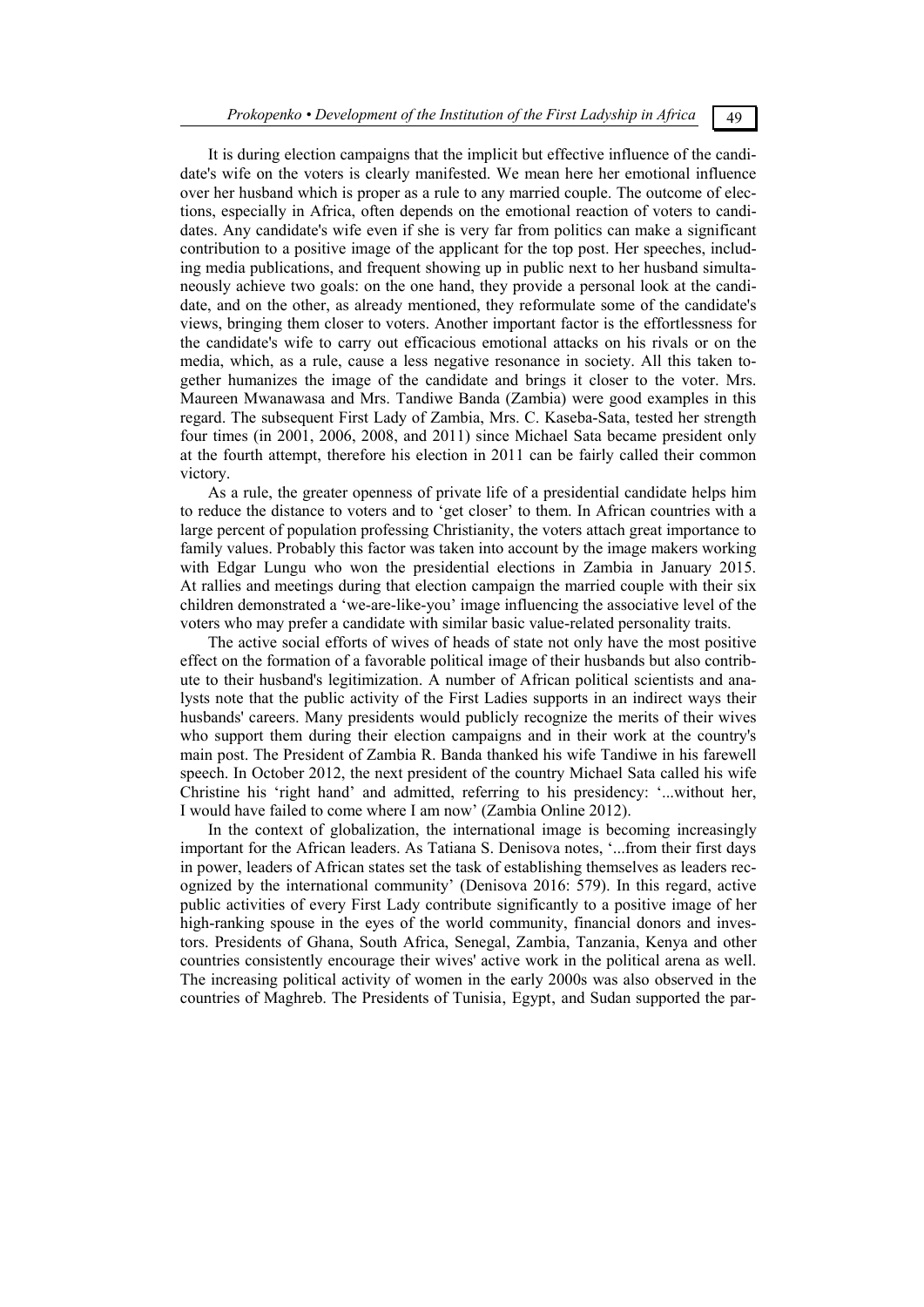ticipation of their spouses in the regional women's summit in November 2001 in Cairo (Egypt) under the auspices of the League of Arab States (LAS).

The First Lady is, on the one hand, the head of state's partner in marriage, and on the other, she represents women of their country. Therefore, the influence of the First Ladies mirrors the position of women in their countries. As noted by Nadezhda A. Shvedova, the publicity of such an influence '...always depends on the prevailing tendency in society towards the perception and implementation of the principles and policies of gender equality in the country' (Shvedova 2013: 53). Over the recent decades, many countries in Africa have achieved significant progress with gender equality issues in politics. In a number of African states, primarily in the South African region, gender equality in the political sphere has become a practically implemented principle of state's politics (see Prokopenko 2018). According to the Inter-Parliamentary Union, in 2020 Rwanda, South Africa, Namibia and Mozambique were ranked among the countries of the world where women make up more than 40 per cent of the government and/or parliament (IPU N.d.). There is no doubt that the First Ladies have significantly contributed to this process since many of them advocate gender equality in politics.

But this is not the case in all the countries of the continent. The increasing activity of the First Ladies of Nigeria, called by some local researchers the 'First Lady Syndrome' (see Mama 1995; Smith 2007), has no significant effect on the participation of women in the country's political life. Under General Ibrahim Babangida there was not a single woman in the government, under President Olusegun Obasanjo there were four of them in 1999 and six in 2003. In Botswana, the significant success in democracy has not yet become a guarantee of gender symmetry in politics: today its parliament has only 10 per cent of female members (IPU N.d.). The problems associated with maintaining traditional way of life in African society still persist: the status of women is largely determined by the traditions that have developed over the centuries. In countries with low living standards the population is more aware of the image of the First Lady as a housewife and a mother of a large family, far from politics. The South African authors note that a number of First Ladies such as Mrs. Hinda Déby (Chad), Mrs. J. Museveni (Uganda) and Mrs. G. Mugabe (Zimbabwe) although they became models for women in their countries, still reinforce the idea that a woman's power and influence is acceptable only when she is married to an influential man (Van Wyk, Nyere, and Muresan 2018: 16).

Analyzing the role of the First Ladies in African countries, one should point out a certain dualism. Political scientists believe that the space occupied by the leaders' wives should be used by them for the benefit of their countries' development; therefore, they support their increasing public activity. Meanwhile, the activists of the female movement are often opposed to the First Ladies' dominant part, believing that they should play a role complementary to women's movements. Indeed, in some countries (Tunisia, Egypt) presidential wives 'absorb' almost the entire political space belonging to the women of the country (see Grinin and Korotaev 2016: 283–284). As shown by the abovementioned examples, a number of First Ladies actively speak out and act on behalf of the foundations they created thus going beyond the scope of their immediate responsibilities as partners of the heads of state. For example, Vera Chiluba (Zambia, passed away in June 2011) often used her HOPE Foundation to meet the country's emerging political opposition.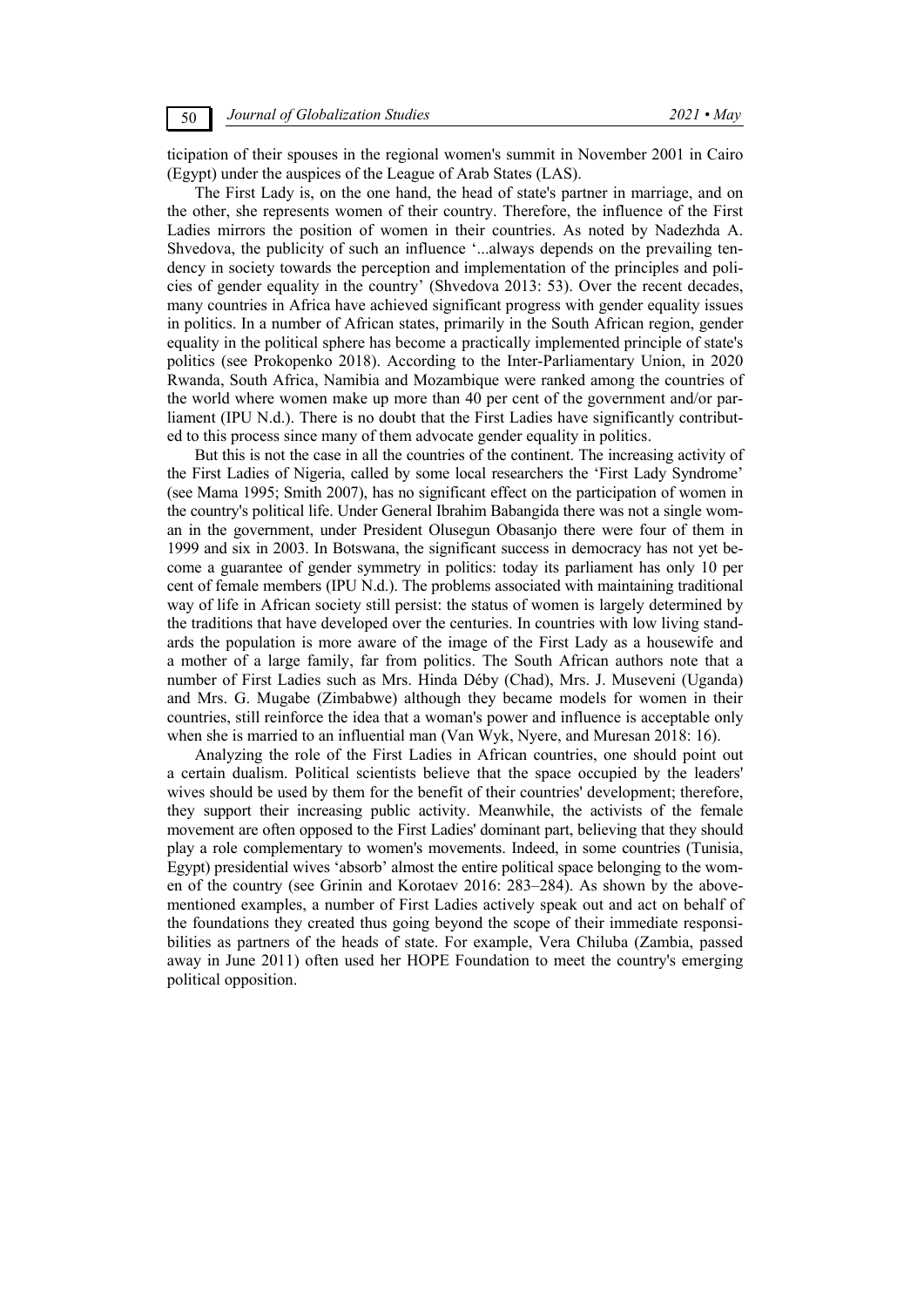Therefore, a problem arises: how to establish clear limits of political participation. This is due to the fact that some First Ladies, often being prominent members of ruling parties, simultaneously hold political and government posts. This happened in the past, for example, in Côte d'Ivoire, Egypt, Tunisia and other countries. The political influence of the president's wife in Kenya was also considerable. During the life of Jomo Kenyatta, Mama Ngina took part in discussions on delicate state problems and later continued to maintain a confiding relationship with his successor. In Nigeria, the First Lady Mrs. S. Obasanjo often appeared on local TV (making appeals to the nation too) standing in front of the national emblem, although this is usually a presidential prerogative. There also cases of First Ladies coming to power. Thus, the acting First Lady of Uganda, J. Museveni was elected parliament member in 2006 and 2011, and in 2009– 2016 she was the Minister for the affairs of the Karamoja region, and since June 7, 2016 she has been the Minister of Education. South African researchers write that in Burundi 'The Office of the First Lady (Mrs. Denise Bucumi Nkurunziza – *author's note*) was often used for strengthening diplomatic relations between Burundi and the international community' (Van Wyk and Nyere 2019b). First ladies in Africa: a close look at how three have wielded influence. URL: …). In Zambia, the Office of the First Lady has today its own section on the official website of the government.<sup>7</sup> In Equatorial Guinea (where President Teodoro Obiang Nguema Mbasogo has been in power since 1979) the official website of the government reported in July 2018 that the Prime Minister 'visited the First Lady's office' to report on matters related to health, education, and other social affairs in the country (Micha 2018).

African scholars reveal the political background of activities of a number of First Ladies. For example, Ilare de Prance Pocam (Cameroon) who studied the work of the charitable foundations of Mrs. D. Ouattara (Côte d'Ivoire) and Mrs. Chantal Campaoré (Burkina Faso) writes, 'On the one hand, they became political players by proxy because their social activities help to humanize their husbands' image, but on the other hand, they are recognized political actors, their husbands' partners in the game of gaining/maintaining power' (Vallet 2017). In 2004, another Cameroonian researcher Fred Eboko called the First Lady of Cameroon, Mrs. Chantal Biya who had been active in various associations for twenty years, a 'shadow president' (Eboko 2004: 102). He believes that President Paul Biya retained power in many respects 'thanks to his wife's ability to act in the public sphere.'

According to South African scholars Jo-Ansie van Wyk and Chidochashe Nyere, Mrs. Janet Museveni (Uganda), Mrs. Grace Mugabe (Zimbabwe) and Mrs. Denise Bucumi Nkurunziza (Burundi) have been among the most influential First Ladies of the continent during the last decade (Van Wyk and Nyere 2019a). Indeed, each of them was active nationally, regionally and internationally. These African women have actively mobilized their spouses' presidential support using various strategies: turning to personal stories, to stories of struggle for independence, to culture and religion. However, they often claimed that their husbands were ordained by God. At the same time, they either denied very skillfully and in every possible way, or underestimated, or totally ignored the failures of their husbands' rule. The researchers from South Africa argue that examples of the activities of the above-mentioned First Ladies convincingly prove that despite their participation in solving the problems of women, they 'have their own political agendas and have supported their husbands' long-term tenures. In institutionalizing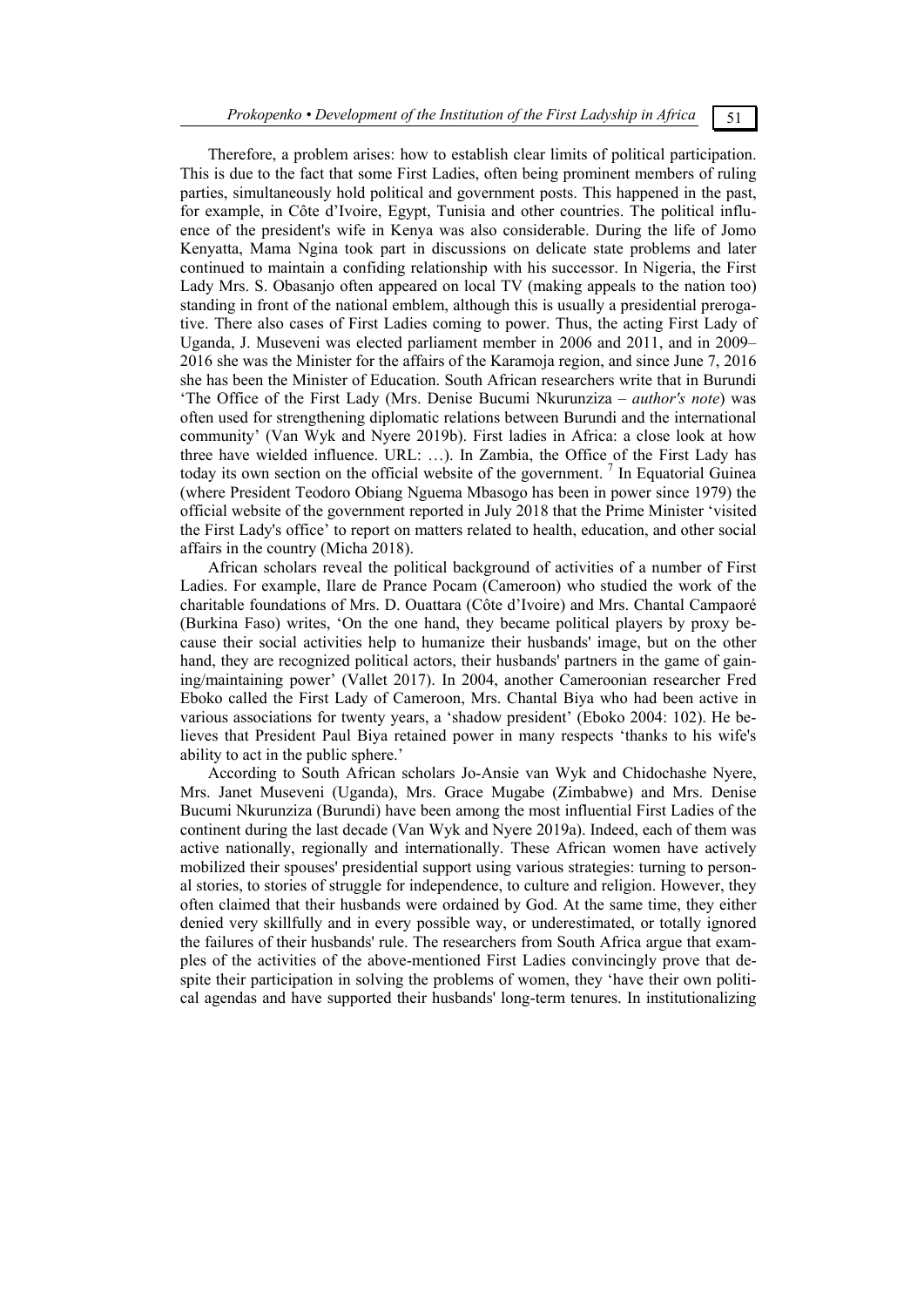femocracy, they support undemocratic rule in Africa and they failed to become substantive representatives of women in their country' (Van Wyk, Nyere, and Muresan 2018: 16–17). The active support by these African women of the long rule of their husbandspresidents actually reinforce undemocratic rule in Africa. Therefore, the First Ladies cannot be the main representatives of women of their countries.

The increasing political activity of the First Ladies is also manifested in the claims of some of them to their countries' top posts. They boldly declare their readiness to take on the fate of their country after their husbands' resignation. Power is sweet, and being close to a husband with such power one can hardly avoid the temptation. A number of First Ladies had presidential ambitions, for example, in Zambia, Egypt, Tunisia, *etc.*, but those have not yet been fulfilled. Tatiana Denisova writes about such opportunities for the First Lady of Ghana, Mrs. Nana Rawlings in 2000 (Denisova 2016: 398). The widow of Zambian President M. Sata Mrs. C. Kaseba-Sata was among the first candidates to announce their decision to run in the presidential election in 2015, considering it as her duty to her late husband. But sometimes the First Ladies, trying to fulfill their presidential ambitions, violate the rules established by law. Thus, before the presidential elections of 2013 in Madagascar the First Lady of the country in 2002–2009 Mrs. Lalao Ravalomanana put forward her candidacy in violation of the restrictions for the period of residence in the country before the elections, thus provoking the-then president Andry Nirina Rajoelina to submit his candidacy after a line has been drawn under the list of candidates. In Tunisia, the intention of the First Lady Leila Trabelsi (she was often called the 'Ruler of Carthage') to run for the presidency in 2010 elections was strongly criticized in the society.

The attempts of the First Ladies to fight for the country's top position produce a certain impact on the formation of the institution of First Lady in Africa. Presidents themselves recognize the possibility (and even necessity) of a woman appearing at the top of the power pyramid. The ex-president of Zambia Levi Mwanawasa expressed once such an opinion (Dale N.d.); South African President Jacob Zuma said in August 2014 that 'The ANC has come in to say women must be in power. I think the country is ready for a woman president' (Mail & Guardian 2014). Thanks to his support, his former wife Mrs. Nkosazan Dlamini-Zuma, a prominent member of the ruling African National Congress (ANC) party and chairwoman of the African Union (AU) Commission in 2012–2017 led the election campaign in 2017 ambitious to become the party leader which in case of victory would have enabled her to become president in May 2019.

The story of the failed climb to the top of the power pyramid of the former First Lady of Zimbabwe Grace Mugabe is indicative in this respect. For a long time, her long-time associate – the vice-president of the country –, Joice Mujuru, was considered the successor of her husband as president of the country. But in 2014 Joice Mujuru's political career failed: at the congress of the ruling ZANU–PF party in December 2014 Mrs. Mujuru was removed from office, and in March of the following year she was expelled from the party. As Russian scholar Vladimir Shubin notes, the reason for this was the accusation of Mrs. Mujuru by Robert Mugabe and his wife, '...in a conspiracy to kill him in order to obtain the presidency' (Shubin 2015: 135). In December 2014, after the re-election of Mr Mugabe as the leader of ZANU – PF, the First Lady took charge of the Women's League of the party. 52-year-old Grace Mugabe was considered the unofficial head of one of the factions in the Zimbabwean government called the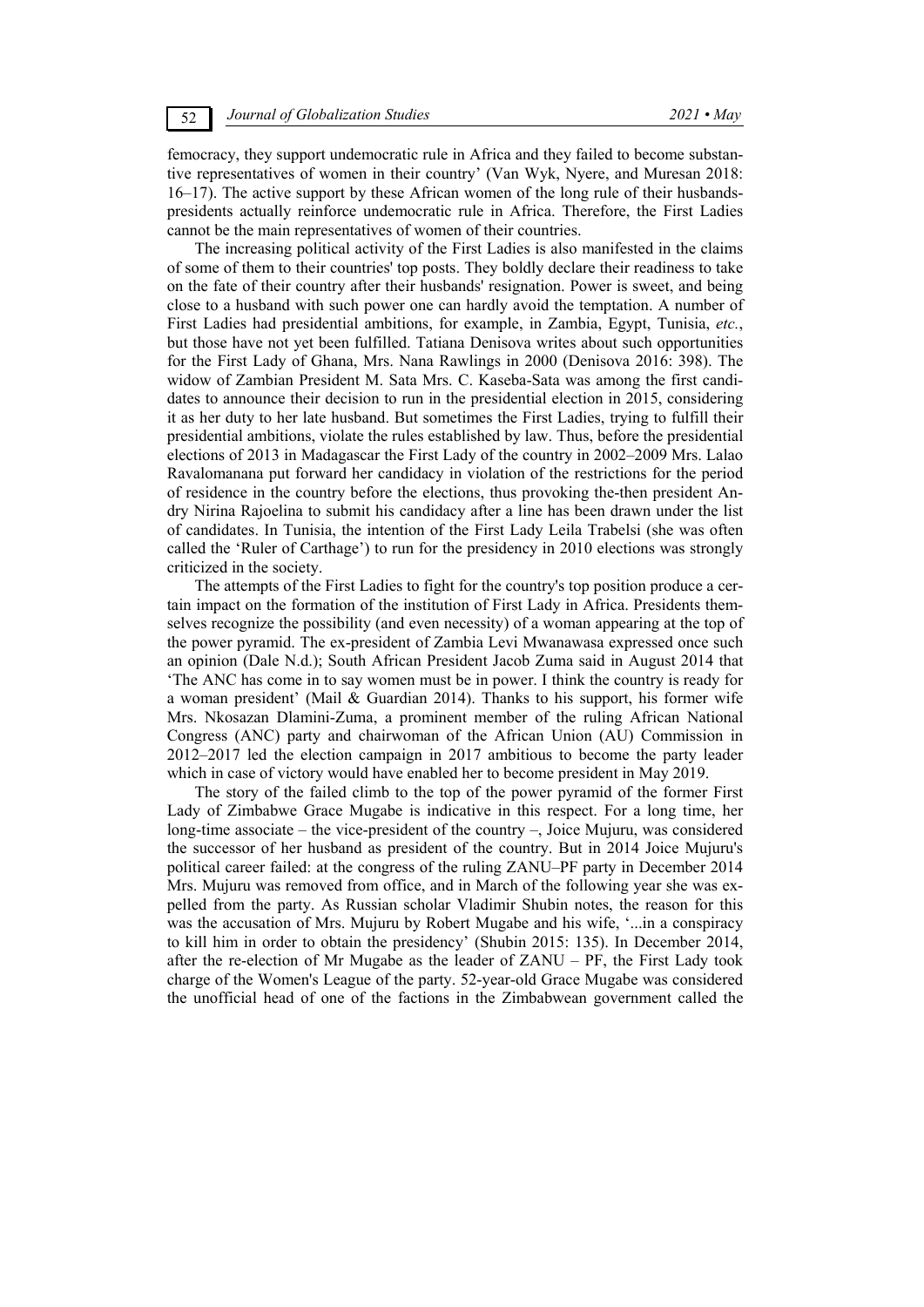ZANU – PF Generation 40 (G40) and in the event of her 93-year-old husband's death she could have claimed power. The opposing faction was led by the 75-year-old new vice president Emmerson Mnangagwa. Although in early October 2017 the president publicly rejected the idea of transferring power to his wife claiming it would be unconstitutional, Mnangagwa was removed from his post on October 6, expelled from the party and forced to flee to South Africa. However, the First Lady's hopes to take the post of head of state were not destined to come true. On November 15, 2017, the military took control of the situation in the country, on November 20, 2017 Robert Mugabe was removed from the post of the leader of the country and the party, while his wife and several of her supporters were expelled from the party.

## **The Problem of Legal Status of the First Ladies**

The institutionalization of the First Lady involves the adoption of laws that would define and record her role, functions, resource allocation, accountability, as well as monitoring and criteria for evaluating her activities. In African countries, the position of the First Lady is not constitutionally fixed. Nevertheless, many presidents provide, first of all financially, for the activities of the First Lady's office giving her opportunities to implement projects aimed at solving social problems. The office also requires additional expenditures for its numerous staff, including escorting the presidential wife during foreign trips. Abiodun Alao, a well-known Nigerian researcher and director of the African Leadership Center in London points out that 'no constitution in Africa recognizes the office of First Lady. Consequently, there are no formal budgetary allocations for the office. However, over the decades, money scraped from different sources has been allocated to offices of First Ladies to implement projects that have not passed through any approval process' (Alao 2019: 167).

A number of African scholars write about the need to legally secure the institution of the First Lady. They believe that some regulation of the activities of the First Lady's office is vital making it more accountable to the public, as it often works for the taxpayer's money. It could contribute to the continuity of the of the First Lady's projects after her husband's resignation. For example, the South African researchers Jo-Ancie van Wyk and Chidochashe Nyere believe, 'there should be constitutional clarity and accountability on the formal role, powers and functions of First Ladies' (Van Wyk and Nyere 2019b). The opinion of heads' of state wives themselves is interesting. Some insist on granting them a legal status. For example, Mrs. Tandiwe Banda (wife of the President of Zambia in 2008–2011 Rupiah Banda) stated in 2010 that, she '…would like to see the establishment of a formal office of the First Lady with a government budget allocation to support her public work' (Warungu 2010). Mrs. Naglaa Mahmoud, wife of Egyptian President Mohammed Morsi (2012–2013), refused the 'First Lady' title saying that 'all citizens of the country are equal to each other' (Islam News 2012). She preferred to be named 'Um Ahmed' (in translation from Arabic, 'Mother of Ahmed,' her eldest son).

There is a dispute in African society over the formalization of the First Lady's status, primarily because of inevitable expenditures of state budget money on her maintenance. The First Lady's status has been the subject of debates for many years in Nigeria. The initial development of the institute of the First Lady was connected there with the active public position of Mrs. Maryam Babangida, wife of the country's head General Ibrahim Babangida (1985–1993). She was one of the first in Africa to practice offline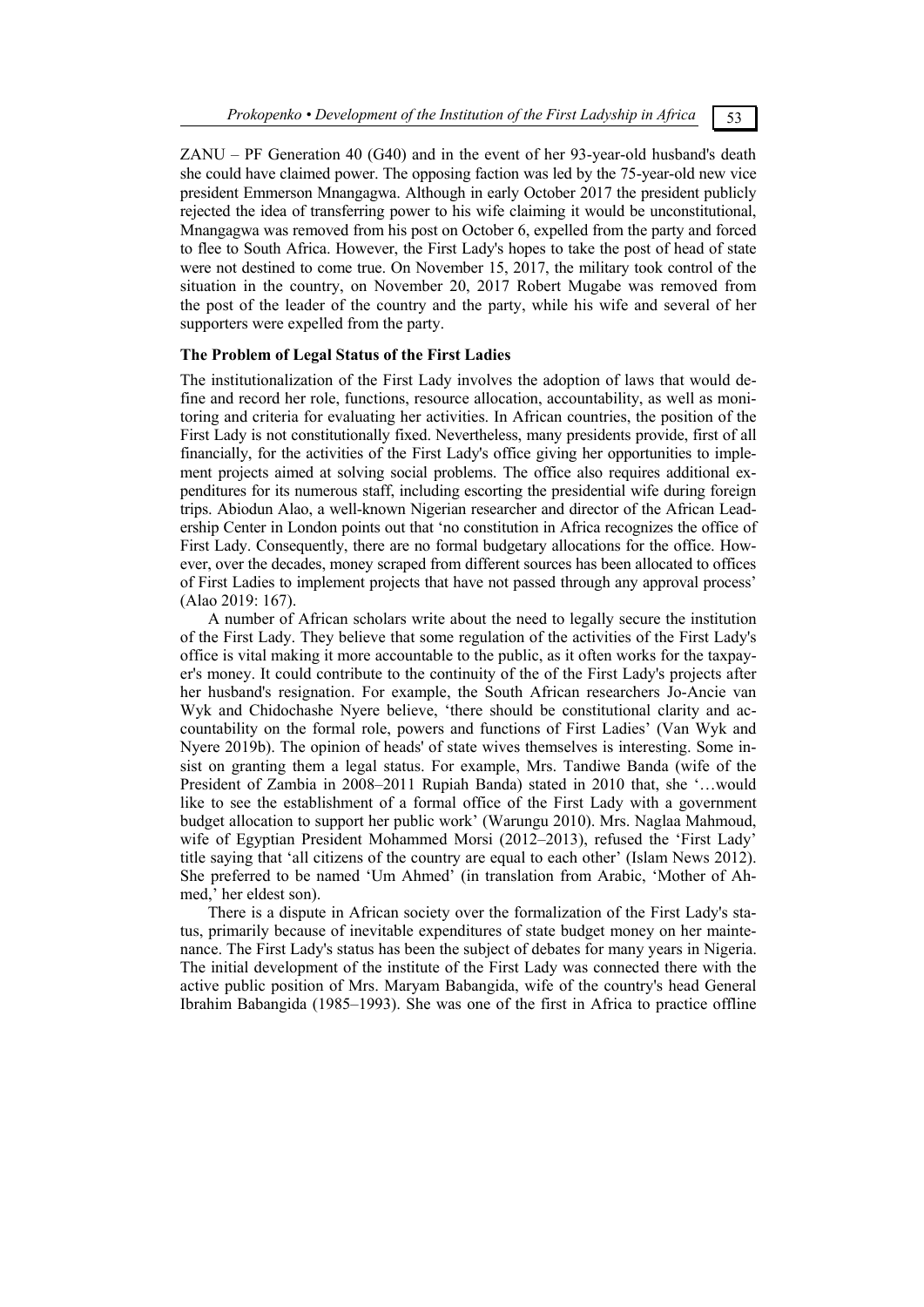meetings with other First Ladies unaccompanied by their husbands, and to support some of their initiatives. Mrs. Maryam Abacha, the wife of the next Nigerian ruler, also did not stand aside from public affairs.

The increased activity of the First Ladies of Nigeria, called by some local observers as mentioned above, the 'First Lady Syndrome,' significantly influenced the legitimization of their husbands. In the early 2000s, the First Lady Stella Obasanjo's intense public activity caused a similar wave among wives of government members and provincial governors. Nigerian analyst Jibrin Ibrahim believes that this tendency has influenced the development of political competition in the country (Ibrahim 2004). On the eve of the election in May 2015 presidential candidate Muhammadu Buhari stated that, although 'there is no office of the First Lady in the Nigerian constitution, it should be allowed to promote women's roles in governance' (Adamu 2015).

In addition to the economic side of the problem, it has a political dimension. African First Ladies, like their Western counterparts, take part in protocol events, performing a representative function. At the same time, as shown in this article, in some cases they become informal participants of the political process, which is manifested by the nature and degree of their influence on their presidential spouses. Therefore, the consolidation of the legal status of the First Lady would solve the important and urgent issue of her right to intervene into politics.

Some local political analysts believe that the African Union (AU) and other regional organizations should strengthen their advocacy for the recognition of the position of First Lady which would make it possible to clearly define her functions. The codification of African First Ladies is debatable and will take time. But this is happening not only in Africa. In the USA, the term 'First Lady' appeared at the end of the nineteenth century, but only in 1993, when an official amendment to the 'White House Act on the Validation and Employment of Personnel' of 1978 was adopted, did this institution acquire a legal status according to which it is now a White House official (Pear 1993: 1).

The problems and 'pitfalls' of the formation of the First Lady institution are clearly visible in Zambia. As noted above, since the late 1990s all the presidents' wives (Vera and then Regina Chiluba, Maureen Mwanawasa, Tandiwe Banda, Christine Kaseba-Sata) actively participated in the country's public life. Mrs. C. Kaseba-Sata, the wife of President Michael Sata who came to power in 2011, was actively involved in public life from the very start. The opposition and local NGOs often criticized her excessive, in their opinion, activity, arguing that the First Lady had replaced the functions of some ministries and departments. Initially, her office expenses were paid from government funds, which she officially admitted. But in November 2012 the Zambian parliament approved the allocation of 1.5 billion kwacha (national currency) for the needs of the First Lady's office, which was officially reported in the media (LT 2012). According to the information posted on the opposition website www.zambiawatchdog.com, the country's vice-president Guy Lindsay Scott said in a program statement at a parliamentary meeting on the budget that the reason for this was 'the Government's intention to increase transparency and accountability in the management of the First Lady's office support services...' and that 'her personal profit is not expected' (Zambian Watchdog 2012). The opposition MPs objected: Catherine Namugala (Movement for Multiparty Democracy, MMD) said that the First Lady's office was not constitutional; Kalomo Muntanga (United Party for National Development, UPND) even declared that allocating funds to the First Lady's office would make her a politician (Zambian Watchdog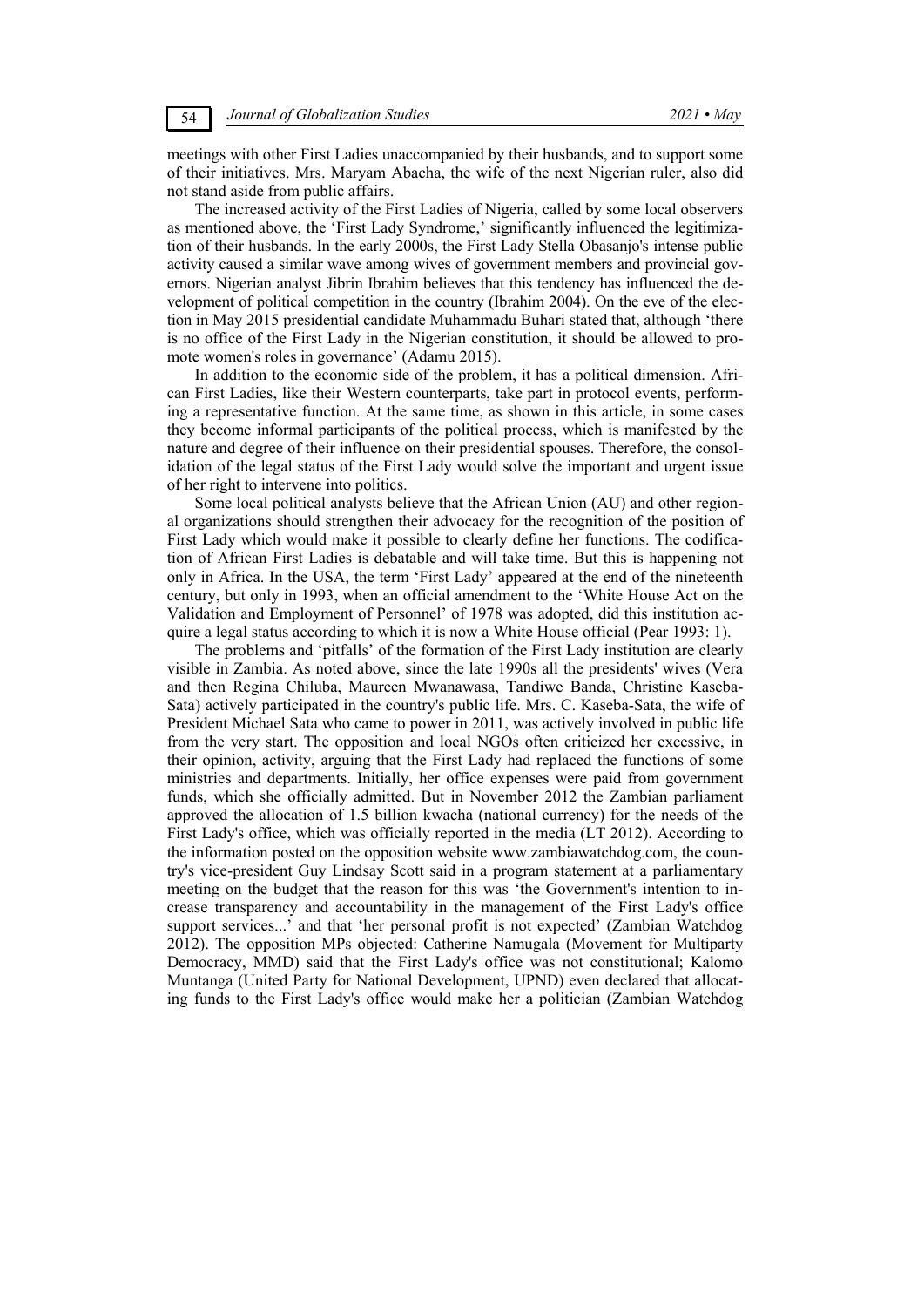2012). After the announcement of the vote results, the opposition MPs left the parliament hall. The First Lady clearly stated that she was 'grateful to the government for the recognition of her office' and that 'the budget allocation is meant for the members of staff who need to be paid salaries and also for fuel for the vehicles that we use. It is not meant for my salary…' (LT 2012).

The acting Zambian First Lady E. Lungu is also very active and often compared to her predecessor. The public does not remain indifferent to the issue of the legal status of the president's wife: in December 2019 another event drew attention to it again. In one of the districts of the city of Kitwe (Copperbelt province) a new police station was built and named in honor of the First Lady E. Lungu. The Minister of home affairs Stephen Kampyongo said in his interview on this issue that the First Lady's office is constitutional because it receives funding from the state (LT 2019). MacDonald Chipenzi, Executive Director of the GEARS Initiative Zambia NGO, said that 'funding being channeled to this Office by government without supporting legal instrument can be described as illegal in itself' (LT 2019) and asked the interior minister to point out what article of the Constitution of Zambia or an act of parliament had established the First Lady's office. This story had a continuation with a political taint. When Mrs. E. Lungu arrived in Kitwe the same month to inaugurate the police station, the city mayor and vice-chairman of the ruling party's branch, the Patriotic Front (PF) in this province, Christopher Kang'ombe, did not come to meet her together with other members of the local administration. This had serious consequences for him. On February 28, 2020, the chairman of the party branch in the province, Nathan Chanda, said at a briefing that the mayor's behavior 'had been disrespectful not only to the First Lady but for President of the Republic as well and is tantamount to gross misconduct' (LT 2020). A decision was also announced to remove the mayor from his party post.

The First Ladies of many African countries come with visits to Russia. Spouses of the leaders of Côte d'Ivoire, Equatorial Guinea, Mauritius, Mali, Gabon, Angola, Libya, Niger and the Comoros accompanied their husbands at the first Russia–Africa Summit and Economic Forum which took place on October 23–24, 2019 in Sochi (RIA 2019). The First Ladies whose husbands came to power only recently also join in public activities: Mrs. Ana Afonso Dias Lourenço (Angola), Mrs. Auxillia Mnangagwa (Zimbabwe), Mrs. Thsepo Motsepe (South Africa), Mrs. Neo Masisi (Botswana). At the regular session of the Organization of First Ladies of Africa against HIV / AIDS (OAFLA), held as part of the regular summit of the African Union (Addis Ababa, February 9–10, 2020), the wife of the President of Rwanda, Mrs. Jeannette Kagame, said that the First Ladies can contribute to the implementation of the Africa's Development Agenda 2063, advocating for the empowerment of women.

## **Conclusions**

The globalization has significantly influenced the development of the socio-political life in African countries. The emerging institution of the First Lady is gradually becoming a reality of political life. Their extensive public activities in the field of combating HIV / AIDS, solving problems of children and motherhood, *etc.*, protect essentially the interests of voters. Thanks to the development of the media and new means of communication within globalization framework, the functions of the First Ladies have been expanding, and their activities are more fully and openly followed.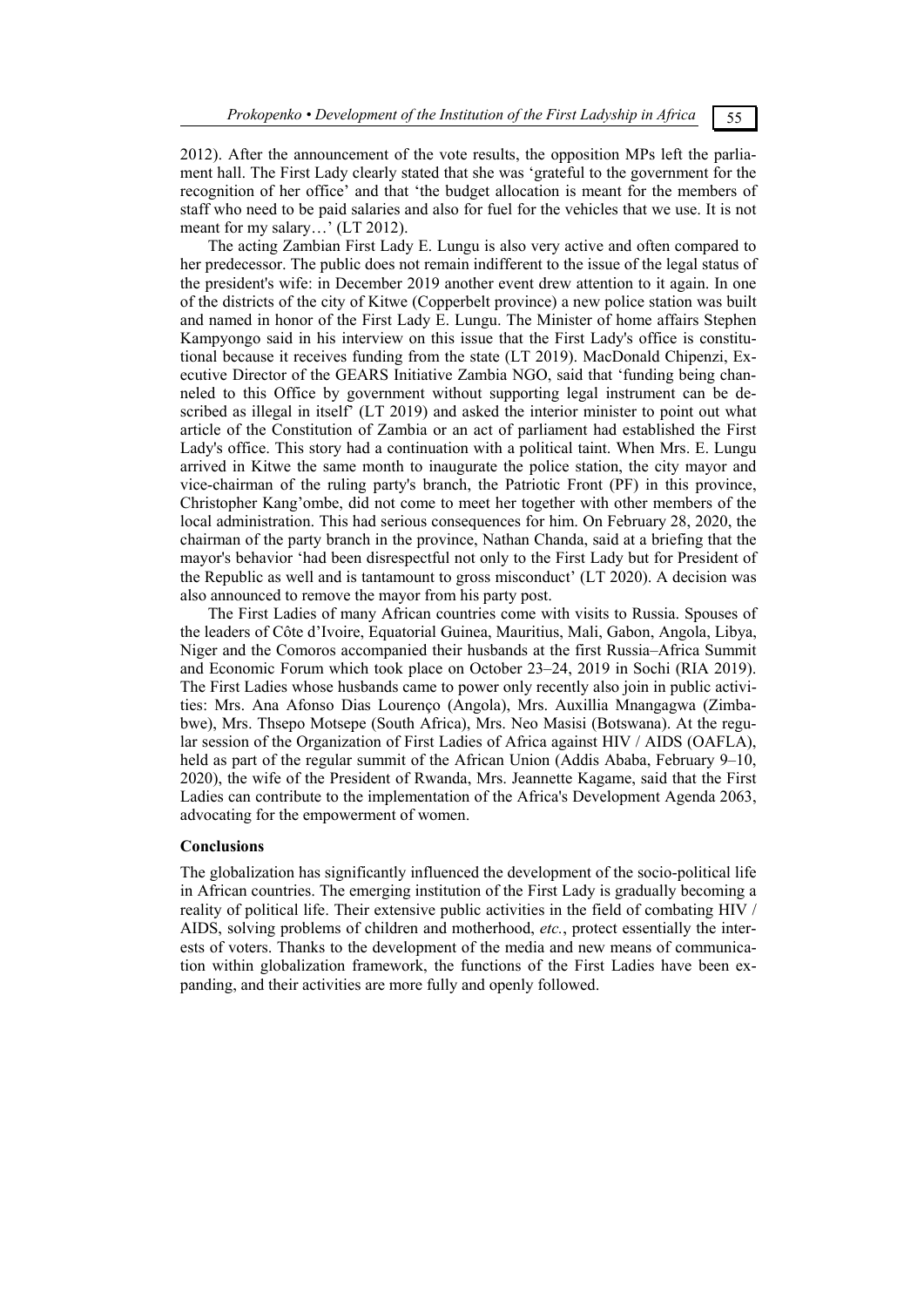Representing their countries at international forums, the African First Ladies speak about common problems that are familiar to all people regardless of their skin color, religion, age or gender.

In the context of political pluralism and an increasing participation of women in politics, the role of the wife of the head of state in Africa has grown significantly, thus the institution of the First Lady is gradually becoming a factor influencing to a certain extent the local political culture in several countries. African women have become more open, and their activities (*e.g*., their fight against HIV / AIDS and participation in protection of children's rights) are increasingly significant and welcomed by fellow citizens and the international community. They act as unofficial ambassadors of their countries.

The studies of the genesis of the institute of the First Ladies in African countries require a close link between theoretical and empirical analysis. The formation of this institute has so far lasted only for decades (since the 1960s), so its empirical analysis mostly prevails. Generalized concepts are premature, because the countries of the continent differ both by their state structure and by levels of economic development while in some of them an autocratic element has been observed and continues to persist in the nature of their state power.

In Africa, the formation of the First Lady institution while showing clear dynamics is fraught with a number of problems. A close connection and interdependence of this process with the increasing role of women in society are also emerging.

### **NOTES**

<sup>1</sup> In 2016, the English director Amma Asante, whose parents were from Ghana, filmed A United Kingdom with Rosamund Pike and David Oyelowo in the lead roles.

 $2$  At the Central Documentary Film Studio (CDSF) a documentary was filmed (directed by Sergey Repnikov) about their stay in Moscow, Leningrad, Tbilisi and Kiev. URL: http://www.netfilm.ru/film-7613.

<sup>3</sup> Statement Presented by the Director-General on the Occasion of the Opening Session of the First Summit of Africa First Ladies on Peace and Humanitarian Issues. Abuja-Nigeria, 5–7 May 1997. URL: http://www.fao.org/DG/afrsumen.HTM. Accessed April 29, 2020.

<sup>4</sup> H. E. Denise Nkurunziza, First Lady of the Republic of Burundi. URL: http://denisenkurunziza.com/?page\_id=5. Accessed May 4, 2020.

<sup>5</sup> Après avoir sillonné les routes et les pistes à travers Madagascar, j'ai beaucoup appris sur mes compatriotes et sur moi-même – https://association-fitia.com/?lang=en

<sup>6</sup> Address by Elizabeth Diouf, Foundation President, on the occasion of the Third Gala Ball of the Elizabeth Diouf Solidarité-Partage Foundation

<sup>7</sup> Mrs Esther Lungu – First Lady of the Republic of Zambia. URL: https://www.sh.gov.zm/ ?page\_id=5161. Accessed May 3, 2020.

### **REFERENCES**

Abega J. 2018. *Il était une fois Chantal Biya, première dame du Cameroun*. Paris: CreateSpace Independent Publishing Platform.

Adamu, S*.* 2015. There is No Office of the First Lady in the Nigerian *Constitution. Vanguard*, June 17. URL: http://www.vanguardngr.com/2015/06/there-is-no-office-of-thefirst-lady-in-the-nigerian-constitution-a-revisit-of-buhari-claim. Accessed May 04, 2020.

Alao, A*.* 2019. *A New Narrative for Africa: Voice and Agency*. Abingdon, Oxon: Routledge.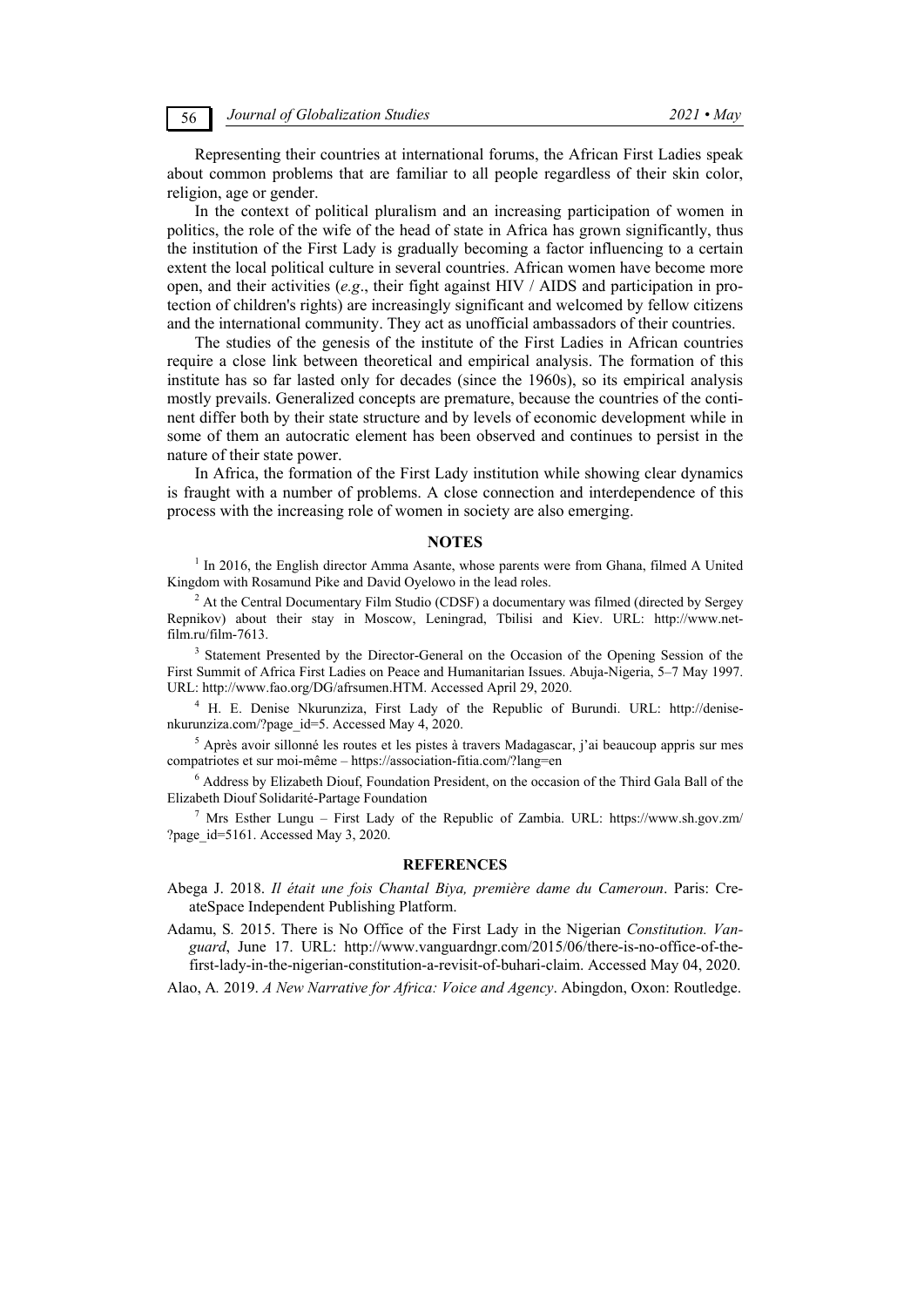- 
- Bekker, S., Dodds, M., and Khosa, M. M. (eds). 2001. *Shifting African Identities*. Pretoria: Human Sciences Research Council.
- BBC. 2010. Davos 2010: South Africa's Zuma Defends Polygamy. *BBC*, January 28. URL: http://news.bbc.co.uk/2/hi/8485730.stm. Accessed May 04, 2020.
- BBC. 2017. Grace Mugabe: Who is Zimbabwe's Former First Lady? *BBC*, November 21. URL: https://www.bbc.com/news/world-africa-30307333.
- Bondarenko, D. M. 2011. Africa: The Formation of Nations and Ethnic Racial Tolerance. *Asia and Africa today* 12: 33–39. *Original in Russian* (Бондаренко Д. М. Африка: формирование наций и этнорасовая толерантность // *Азия и Африка сегодня*. № 12. С. 33–39).
- Bondarenko, D. M. 2012. 'Universal' Concept of Human Rights and 'African Peculiarity.' In Ryabinin, A. L. (ed.), *Cultural Aspects and Law Enforcement Practice in the Field of Human Rights in Africa* (pp. 26–32). Moscow: Publishing House of the Higher School of Economics. *Original in Russian* (Бондаренко Д. М. «Универсальная» концепция прав человека и «африканская специфика». Культурные аспекты и правоприменительная практика в области прав человека в Африке / Ред. А.Л. Рябинин, с. 26–32. М.: Изд. дом Высшей школы экономики).
- Dakaractu. 2014. Les fondations des premières Dames: Ces institutions qui ne survivent pas à leur fondatrice. *Dakaractu*, July 24. URL: http://www.dakaractu.com/Les-fondationsdes-premieres-Dames-Ces-institutions-qui-ne-survivent-pas-a-leur-fondatrice\_a71381.html. Accessed 30.04.2020.
- Dale P. N.d. *Zambians Split over Woman Leader*. URL: http://news.bbc.co.uk/2/hi/ africa/2991931.stm. Accessed April 30, 2020.
- Denisova, T. S. 2016*. Tropical Africa: Evolution of Political Leadership*. Moscow: Institute for African Studies Russian Academy of Science. *Original in Russian* (Денисова Т. С. *Тропическая Африка: эволюция политического лидерства*. М.: Институт Африки РАН).
- Diagne, M. 2013. Le cas Marieme Faye. *Dacaractu*, May 13. URL: http://www.dakaractu. com/Le-cas-Marieme-Faye\_a43155.html. Accessed 22.04.2020.
- Eboko, F. 2004. Chantal Biya: 'Daughter of the People' and International Muse. *Politique africaine* 95 (3): 91–106. URL: https://www.cairn-int.info/article-E\_POLAF\_095\_0091- -chantal-biya-daughter-of-the.htm.
- Grinin, L. E., and Korotaev, A. V. 2016. *The Middle East, India and China in the Globalization Processes.* Moscow: Uchitel Publishing House. *Original in Russian* (Гринин Л. Е., Коротаев А. В. *Ближний Восток, Индия и Китай в глобализационных процессах.* Москва: Московский филиал издательства «Учитель»).
- Hodess, R., Inowlocki, T., Rodriguez, D., and Wolfe, T. (eds.). 2004. *Global Corruption Report 2004*. Fortescue: Transparency International, Pluto Press URL: http://archive.transparency.org/content/download/4459/26786/file/Introduction\_to\_political\_corruption.pdf. Accessed April 28, 2020.
- Hugeux, V. 2016. *Reines d'Afrique*. Paris: Tempus Perrin.
- Ibrahim J. 2004. The First Lady Syndrome and the Marginalisation of Women from Power: Opportunities or Compromises for Gender Equality? *Feminist Africa*, 48–69. URL: http://www.agi.ac.za/sites/default/files/image\_tool/images/429/feminist\_africa\_journals/ archive/03/fa\_3\_feature\_article\_3.pdf. Accessed May 3, 2020.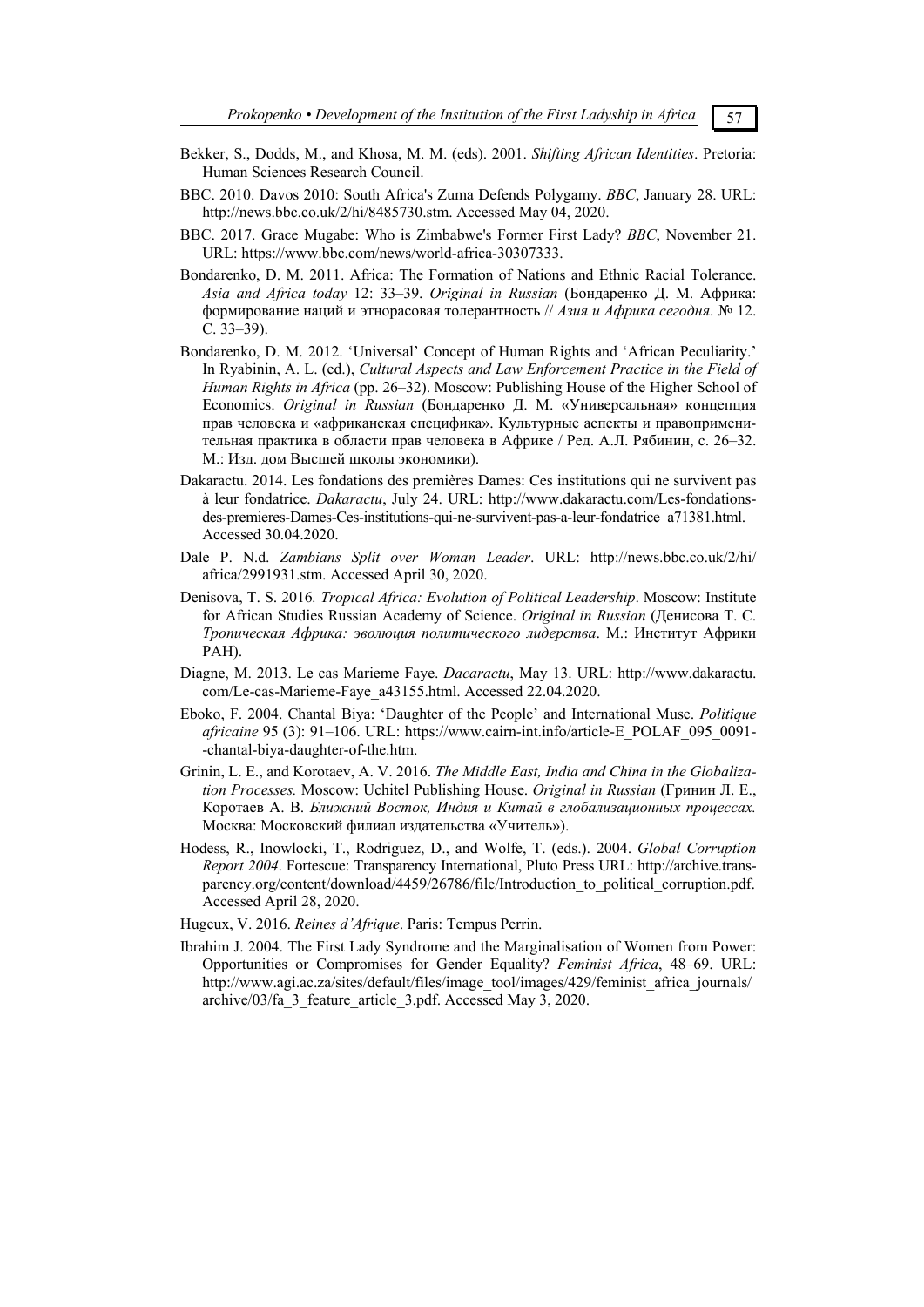- IPU Inter-Parliamentary Union. N.d. *Percentage of Women in National Parliaments*. URL: https://data.ipu.org/women-ranking?month=1&year=2020. Accessed May 2, 2020.
- Irkhin, Yu. V. 2015. The First Lady Institution: Formation, Development, Charm. *Sotsialno-Gumanitarnye znaniya* 2: 184–197. *Original in Russian* (Ирхин Ю. В. Институт первых леди: формирование, развитие, очарование. *Социально-гуманитарные знания*. 2015. № 2. С. 184–197).
- Islam News. 2012. Mursi's Wife Rejects First Lady's Title of Egypt. *Islam News*, June 26. *Original in Russian* (Супруга Мурси отказалась от звания «первой леди Египта»). URL: https://islamnews.ru/news-Supruga-Mursi-otkazalas-ot-zvanija-pervoj-ledi-Egiptaquot. Accessed May 4, 2020.
- Kagne, S. D. 2018. *Hinda Deby Itno, Première Dame du Tchad. Le Bonheur des plus fragiles*. Côte-d'Ivoire: Editions L'Harmattan.
- Keane, J. 2015. *Democracy and the Decadence of the Media*. Moscow: Higher School of Economics. National Research University / transl. by Kralechkina D. *Original in Russian* (Кин, Дж. *Демократия и декаданс медиа* / пер. с англ. Д. Кралечкина; под науч. ред. А. Смирнова. М.: Изд. дом Высшей школы экономики).
- Khan, F. 1999. Politics-Africa: The First Lady Syndrome. *Inter Press Service*, November. URL: http://www.ipsnews.net/1999/11/politics-africa-the-first-lady-syndrome. Accessed April 22, 2020.
- Krivushin, I. V. 2012. Alhaji Hamani Diori. In *History of Africa in Biographies* (pp. 490–494). Moscow: Russian Humanitarian University. *Original in Russian* (Кривушин И. В. Алхаджи Амани Диори. *История Африки в биографиях*. С. 490—494. М.: РГГУ).
- LT Lusakatimes. 2012. First Lady Clarifies K1.5bn Allocation. *Lusakatimes.com*, November 23. URL: https://www.lusakatimes.com/2012/11/23/lady-clarifies-k15bn-allocation. Accessed May 4, 2020.
- LT Lusakatimes. 2019. Stephen Kampyongo is deceiving the Nation, First Lady's office is not a Constitutional Office-Chipenzi. *Lusakatimes.com*, December 25. URL: https:// www.lusakatimes.com/2019/12/25/stephen-kampyongo-is-deceiving-the-nation-firstladys-office-is-not-an-constitutional-office-chipenzi. Accessed April 29, 2020.
- LT Lusakatimes. 2020. Kitwe Mayor Kang'ombe Suspended for Refusing to Line up and Greet the First Lady. *Lusakatimes.com*, February 27. URL: https://www.lusakatimes.com/2020/02/27/kitwe-mayor-kangombe-suspended-for-refusing-to-line-up-and-greetthe-first-lady. Accessed 03.05.2020.
- LV Lusaka Voice. 2015. PF defends First lady Esther Lungu. *Lusaka Voice*, June 6. URL: http://www.lusakavoice.com/2015/06/06/pf-defends-first-lady-esther-lungu. Accessed April 28, 2020.
- Mail & Guardian. 2014. Zuma: SA ready for a woman president. *Mail and Guardian*, May 6. URL: https://mg.co.za/2014-05-06-zuma-sa-ready-for-a-woman-president. Accessed May 4, 2020.
- Mama, A. 1995. Feminism or Femocracy? State Feminism and Democracy in Nigeria. *Africa Development* 20 (1): 37–58.
- Mazrui, A., Dikrir, P., Ostergard, R. et al. (eds.) 2009. *Africa's Islamic Experience: History, Culture, and Politics*. New Delhi: Sterling Publishers Pvt. Ltd.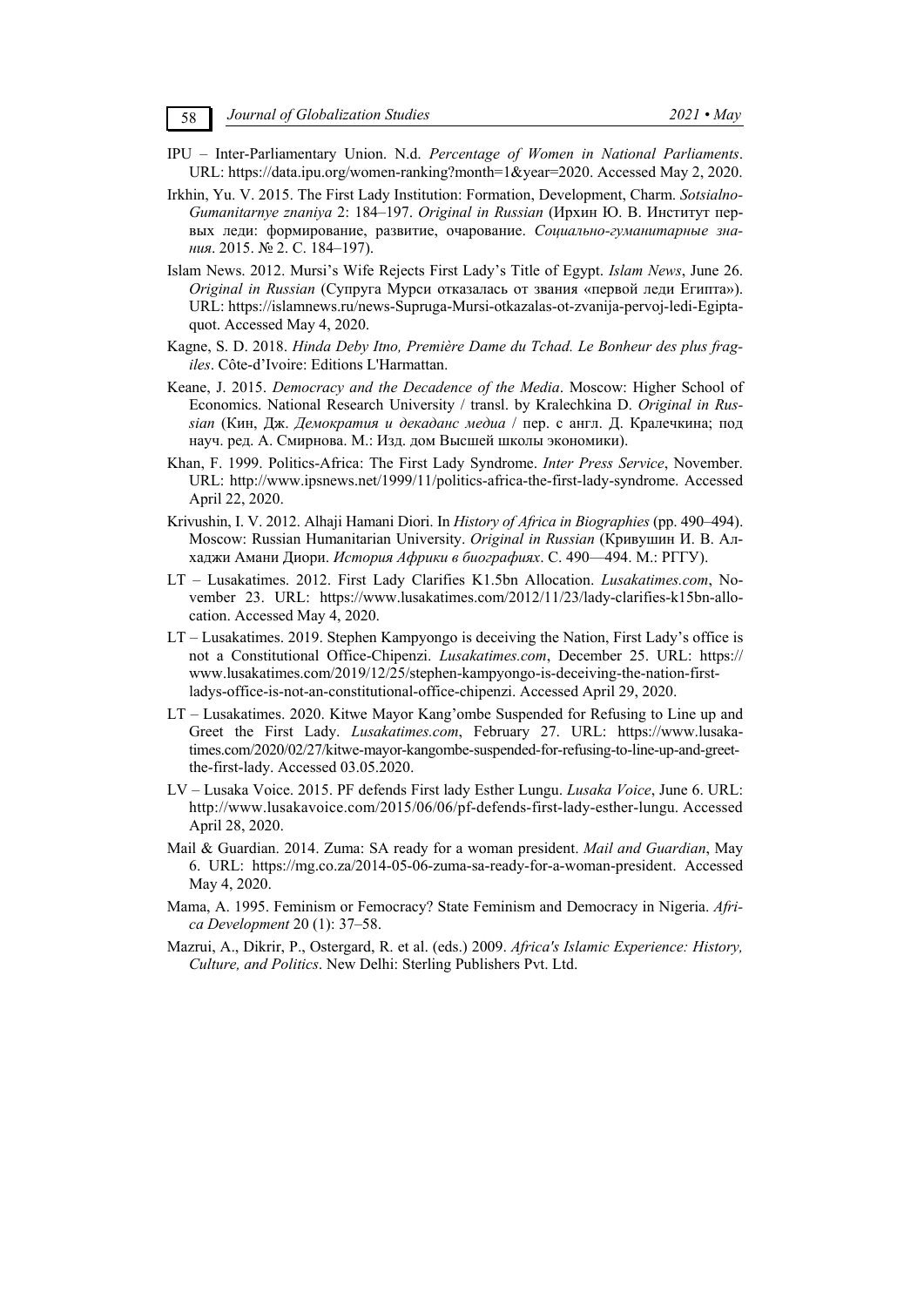- McBride, A. 2009. The First Ladies of Africa Make History. *Daily Beast*, April 27. URL: http://www.thedailybeast.com/articles/2009/04/27/the-first-ladies-of-africa-makehistory.html&prev. Accessed May 2, 2020.
- Micha, B. M. 2018. First Lady Holds Audiences. *Equatorial Guinea's Press and Information Office*, July 11 URL: https://www.guineaecuatorialpress.com/noticia.php?id= 11727&lang=en. Accessed May 4, 2020.
- Mubanga, P. 2015. NGOCC Advises Lungu's Wife to Keep her Nose from Abusing Public Money, Politics. *Zambian Watchdog*, September 1. URL: http://www.zambiawatchdog. com/ngocc-advises-lungus-wife-to-keep-her-nose-from-abusing-public-money-politics. Accessed May 23, 2020.
- NAN 2015. Aisha Buhari Reiterates Commitment to Improve Maternal Health. *The Guardian,* October 9. URL: https://guardian.ng/news/aisha-buhari-reiterates-commitment-toimprove-maternal-health/.
- Pear, R*.* 1993. Court Rules that First Lady is 'de facto' Federal Official. *New York Times*. 23 June. URL: https://www.nytimes.com/1993/06/23/us/court-rules-that-first-lady-is-defacto-federal-official.html. Accessed May 4, 2020.
- Présidence du Sénégal. N.d. *La Première Dame*. URL: https://www.presidence.sn/ presidence/premiere-dame. Accessed April 30, 2020.
- Prokopenko, L. Ya. 2017. Contribution of First Ladies of Africa to the Struggle against HIV / AIDS on the continent. In Ksenofontova, N. A., Krylova, N. L. (eds.), *Women's Organizations as Forms of Political and Socio-Cultural Self-Expression (African Experience*) (pp. 181–191). Moscow: Institute for African Studies Russian Academy of Science. *Original in Russian* (Прокопенко Л. Я*.* Вклад первых леди африканских стран в борьбу с ВИЧ/СПИДом на континенте. *Женские организации как форма политического и социокультурного самовыражения (африканский опыт)* // Отв. ред. Н. А. Ксенофонтова, Н. Л. Крылова. М.: Институт Африки РАН. С 181–191).
- Prokopenko, L. Ya. 2018. *Women and Power (Southern Africa Countries).* Moscow: Institute for African Studies Russian Academy of Science. *Original in Russian* (Прокопенко Л. Я. *Женщины и власть (на примере стран Юга Африки).* М.: Институт Африки РАН).
- RIA Russian Information Agency. 2019. The First Lady of African Countries Visited the Sochi Arboretum with a Tour. RIA Novosti, October 25. *Original in Russian* (Первые леди стран Африки посетили с экскурсией сочинский дендрарий). URL: https://ria.ru/20191025/1560200215.html. Accessed May 2, 2020.
- Sage, A. 2000. Premiѐres dames et First Ladies: la femme du chef est-elle le chef du chef? *L'Afrique Politique*. Paris, Bordeaux: Karthala, Centre d'étude d'Afrique noire.
- Shubin, V. G. 2015. *Fates of Zimbabwe*. Moscow: Institute for African Studies Russian Academy of Science. *Original in Russian* (Шубин В. Г. Судьбы Зимбабве. М.: Институт Африки РАН).
- Shvedova, N. A. 2013. First Lady Institution as a Component of American Political Culture. *Zhenschina v rossiyskom obschestve* [Women in Russian Society] 3: 51–58. Ivanovo: Ivanovo State University. *Original in Russian* (Шведова Н. А*.* Институт Первой леди как компонент американской политической культуры // *Женщина в российском обществе*. Иваново: Изд.: Ивановский государственный университет. № 3 (68). С. 51–58).